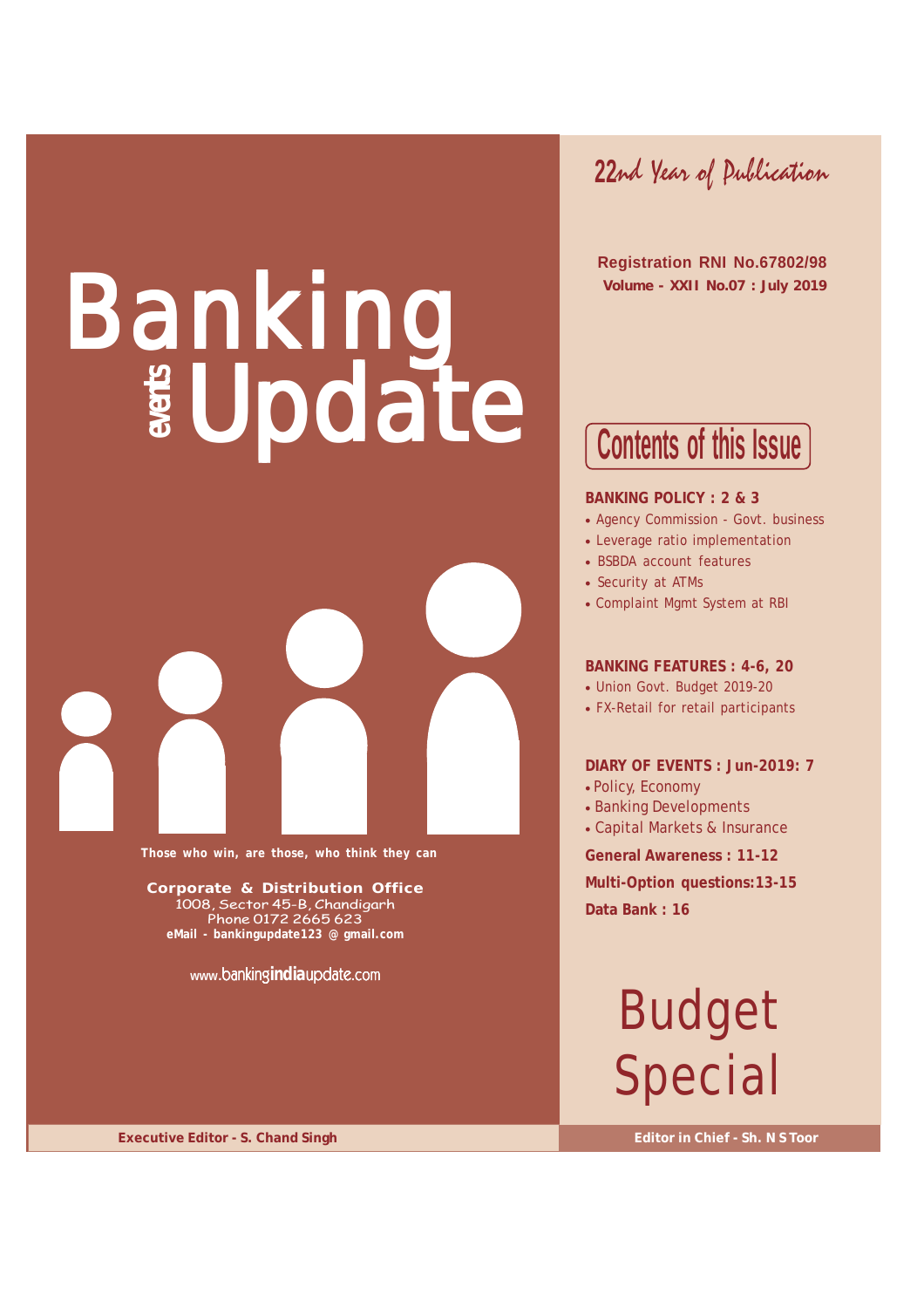#### **2** ♦ **Banking** *events* **updatE** ♦ **July 2019**



#### **ANKING** Agency Commission on Govt. Transactions

there has been an expansion in volume and value of government receipts and payments, and coverage of bank branches handling government transactions.These changes have necessitated a review of the costs incurred by the banks in handling govt. business, which has been carried out by a Committee set up for this purpose. On 20.6.19, RBI advised that agency commission rates shall be revised w.e.f July 01, 2019 shall be as under: Since 01.07.2012, when charges were revised

| Tutos shuil oo Tovisou wich surv 01, 2017 shuil oo us unuci. |                                       |                  |            |  |  |  |  |  |
|--------------------------------------------------------------|---------------------------------------|------------------|------------|--|--|--|--|--|
| Sr.                                                          | Transaction                           | Old              | <b>New</b> |  |  |  |  |  |
| $\mathbf{1}$                                                 | Receipts - per transaction Physical   | Rs. 50           | Rs.40      |  |  |  |  |  |
| 2                                                            | Receipts - per transaction $-$ e-mode | Rs. 12           | Rs.9       |  |  |  |  |  |
| 3                                                            | Pension Payments-per transaction      | Rs. 65           | Rs.75      |  |  |  |  |  |
| 4                                                            | Payments other than Pension           | Rs. 5.5p Rs.6.5p |            |  |  |  |  |  |
|                                                              | (Per Rs. 100 turnover)                |                  |            |  |  |  |  |  |

**Claim:** A review of claim process was done. Based on review and also taking into consideration, the references received from agency banks in this regard, RBI decided to replace the current process of centralised claims submission with a system whereby applicable GST (18% at present) shall be paid along with agency commission by respective ROs of RBI / CAS, Nagpur.

For eligible government transactions done with effect from July 01, 2019, agency banks shall submit the agency commission claims, including applicable GST amount, as per revised agency commission rates indicated above, to RBI at respective ROs / CAS, Nagpur as per the extant instructions issued by RBI in this regard. TDS on GST shall be deducted as applicable by RBI at the time of making agency commission payment.

**Basel III Regulations- Implementation of Leverage Ratio** On Jun 28, 2019, RBI decided that the minimum Leverage Ratio shall be 4% for Domestic Systemically Important Banks (DSIBs) and 3.5% for other banks.

Both the capital measure and exposure measure along with Leverage Ratio are to be disclosed on a quarter-end basis. Banks must meet the minimum Leverage Ratio requirement at all times. These guidelines become effective from the quarter commencing October 1, 2019.

#### **National Electronic Funds Transfer (NEFT) and Real Time Gross Settlement (RTGS) systems – Waiver of charges**

RBI reviewed the various charges levied by it on the member banks for transactions processed in the RTGS and NEFT systems. To provide an impetus to digital funds movement, RBI on 11.06.19, decided that with effect from **July 1, 2019**, processing charges and time varying charges levied on banks by Reserve Bank of India (RBI) for outward transactions undertaken using the RTGS system, as also the processing charges levied by RBI for transactions processed in NEFT system will be waived by RBI. The banks are advised to pass on the benefits to their customers for undertaking transactions using the RTGS and NEFT systems with effect from July 1, 2019.

#### **Banking Services – Basic Savings Bank Deposit Account (BSBDA)**

The Basic Savings Bank Deposit (BSBD) Account was designed as a savings account which will offer certain minimum facilities, free of charge, to the holders of such accounts. In the interest of better customer service, RBI decided (on 10.06.19) to make certain changes in the facilities associated with the account. Banks are to offer the following basic minimum facilities in the BSBD Account w.e.f 01.07.19, free of charge, without any requirement of minimum balance.

1. Cash deposit at branch or ATMs/CDMs

2. Receipt/ credit of money through any electronic channel or by means of deposit / collection of cheques drawn by Central/State Government agencies and departments

3. No limit on number and value of deposits that can be made in a month.

4. Minimum of four withdrawals in a month, including ATM withdrawals

5. ATM Card or ATM-cum-Debit Card

The BSBD Account shall be considered a normal banking service available to all.

Banks can provide additional value-added services, including issue of cheque book, beyond the above minimum facilities, which may/may not be priced (in non-discriminatory manner). The availment additional services shall be at option of customers. Banks shall not require the customer to maintain a minimum balance. Offering such additional services will not make it a non-BSBD Account, if prescribed minimum services are provided free of charge.

The holders of BSBD Account will not be eligible for opening any other savings bank deposit account in that bank. If a customer has any other existing savings bank deposit account in that bank, he/she will be required to close it within 30 days from the date of opening a BSBD Account. Before opening a BSBD account, a bank to take a declaration from that he/she is not having a BSBD account in any other bank.

#### **Security Measures for ATMs**

RBI decided to implement following recommendations of Committee on Currency Movement (CCM) [Chair: Shri D.K. Mohanty] as per circular dated RBI-14.06.2019:

*(***COMPILATION- SAPANDEEP TOOR & MANJOT TOOR,** - on the basis of information available on RBI Website)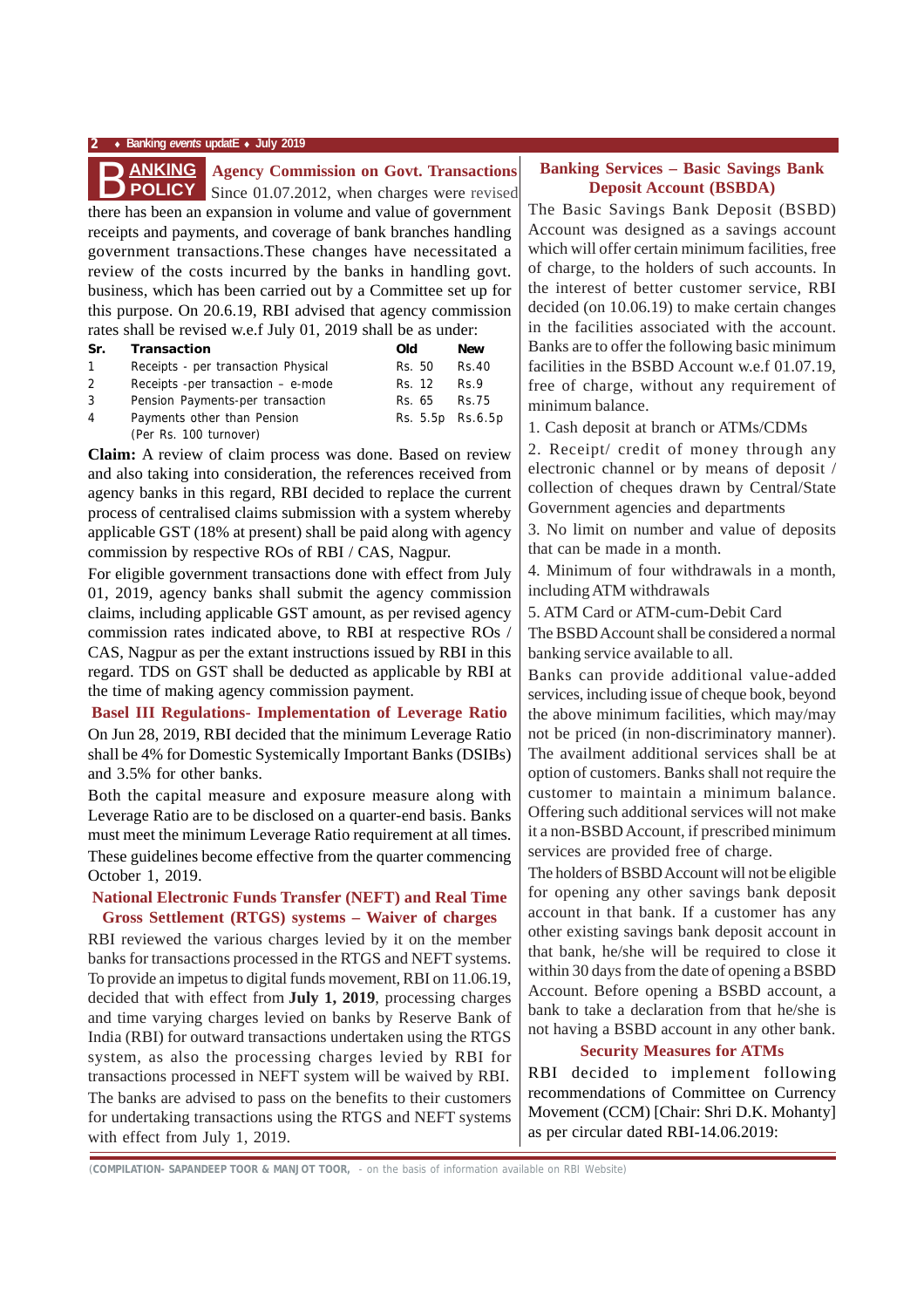a) All ATMs shall be operated for cash replenishment only with digital One Time Combination (OTC) locks.

b) All ATMs shall be grouted to a structure (wall, pillar, floor, etc.) by Sept 30, 2019, except ATMs installed in highly secured premises such as airports, etc. which have adequate CCTV coverage and are guarded by state / central security personnel.

c) Banks may also consider rolling out a comprehensive esurveillance mechanism at the ATMs for timely alerts and quick response.

#### **Discontinuation of the requirement of Paper to Follow (P2F) for State Government Cheques**

With a view to enhancing efficiency in cheque clearing, Reserve Bank has introduced Cheque Truncation System (CTS) for clearance of cheques, facilitating the presentation and payment of cheques without their physical movement. P2F was discontinued for Central Govt. cheques with effect from February 2016. Taking this initiative forward, RBI decided (20.06.19) in consultation with the Office of the Comptroller & Auditor General of India (C&AG), Government of India, to dispense with the current requirement of forwarding the paid State Government cheques in physical form (commonly known as P2F) to the State Government departments/treasuries.

#### **Complaint Management System of RBI**

On 24.06.19, RBI launched The Complaint Management System (CMS). It is a software application to facilitate RBI's grievance redressal processes. Members of public can access the CMS portal at RBI's website to lodge their complaints against any of the entities regulated by RBI. CMS has been designed to enable on-line filing of complaints.

#### **Salient Features:**

1. It provides acknowledgement through SMS/Email notification(s), status tracking through unique registration number, receipt of closure advices and filing of Appeals.

2. It provides voluntary feedback on customer's experience.

3. It facilitates the regulated entities to resolve customer complaints received through CMS by providing seamless access to their Principal Nodal Officers/Nodal Officers.

4. It generates a diverse set of reports to monitor & manage grievances by Regulated Entities. They can use the information from CMS for undertaking root cause analyses and initiating appropriate corrective action, if required.

5. RBI officials handling the complaints can track the progress of redressal. The information available in CMS could also be used for regulatory and supervisory interventions, if required.

• 6. With the launch of CMS, the processing of complaints received in the offices of Banking Ombudsman (BO) and Consumer Education and Protection Cells (CEPCs) of RBI has been digitalized.

**Banking** *events* **updatE** ♦ **July 2019** ♦ **3**

### Video Lessons CAIIB-JAIIB-Promotion Exam B-Sheet Analysis Certified Credit Professionals Foreign Exchange Operations

- Use lap top / Smart Phone, as our class room
- No travelling no boarding/lodging charges
- Learn as per your time and place convenience
- Watch any video any no. of times during validity

**www.**banking**india**update.com

## **PROMOTION EXAM CORRESPONDENCE**

Based on latest trends of IBPS exam. A large no. of bankers already succeeded by using the course material. If unable to attend class room program, this is the best option. **Course Kit :** The course kit include:

- **(a)** subject-wise basic study material,
- **(b)** assignment to improve retention
- **(c)** objective type practice exercise
- **(d)** recalled questions
- **(e)** mock test papers.

**Fee** : May differ from bank to bank. May be checked before remittance). Fee to be paid in advance.

How to enrol : Call us at the numbers given below.

## **CAIIB/JAIIB**

Course is based on exam pattern of IIB&F. A large no. of candidate have succeeded in all 3 papers in first attempt with our study material.

**Course Kit :** The course kit include:

- (a) subject-wise basic study material,
- (c) objective type practice exercise

(d) mock test papers.

**Fee** : Fee differs for different papers. Fee payable in advance, for which details may be obtained by calling 01722665623 .

**How to enrol :** To enrol, advise name, address for correspondence, eMail id, mobile phone, bank name, subjects for enrolment.

## Institute of Banking

**Office:SCO No.32, Sector 33-D, Chandigarh 160 020 Phone: 0172-2665623, 09988221167**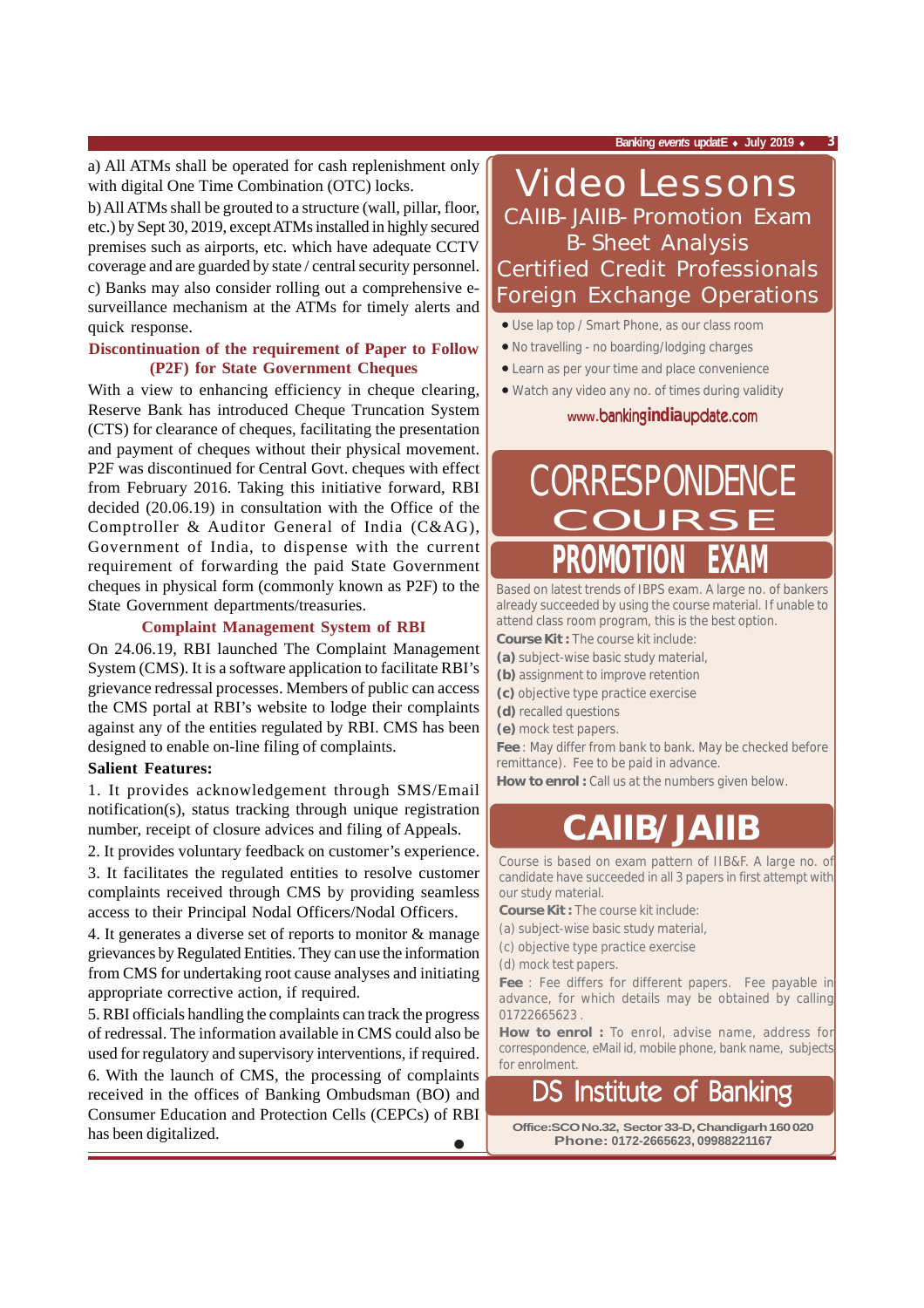#### **4** ♦ **Banking** *events* **updatE** ♦ **July 2019 BANKING FEATURES**

#### **Union Govt. Budget 2019-20**

The final budget was presented on 05.07.19. Key highlights are provided:

#### **10-point Vision for the decade**

1. Building Team India with Jan Bhagidari: Minimum Government Maximum Governance.

2. Achieving green Mother Earth and Blue Skies through a pollution-free India.

3. Making Digital India reach every sector of the economy.

4. Launching Gaganyan,Chandrayan, other Space program.

5. Building physical and social infrastructure.

6. Water, water management, clean rivers.

7. Blue Economy.

8. Self-sufficiency and export of food-grains, pulses, oilseeds, fruits and vegetables.

9. Achieving a healthy society via Ayushman Bharat, wellnourished women & children, safety of citizens.

10. Emphasis on MSMEs, Start-ups, defence, automobiles, electronics under Make in India.

#### **Towards a 5 Trillion Dollar Economy**

• Indian economy to become a 3 trillion dollar economy in the current year.

• We aspires to make India a 5 trillion dollar economy.

• Need for investment in Infrastructure, Digital economy, Job creation in small and medium firms, Initiatives to be proposed for kick-starting the virtuous cycle of investments.

#### **Measures related to MSMEs**

#### **Pradhan Mantri Karam Yogi Maandhan Scheme**

• Pension benefits to about 3 crore retail traders & small shopkeepers with annual turnover less than Rs. 1.5 crore.

• Enrolment to be kept simple, requiring only Aadhaar, bank account and a selfdeclaration.

• Rs. 350 crore allocated for FY 2019-20 for 2% interest subvention (on fresh or incremental loans) to all GSTregistered MSMEs, under Interest Subvention Scheme.

• Payment platform for MSMEs to be created to enable filing of bills and payment thereof, to eliminate delays in government payments.

#### **FAME**

• Regulatory roadmap for making India a hub for aircraft financing and leasing activities (FAME) from Indian shores, to be laid by the Government.

• Outlay of Rs. 10,000 crore for 3 years approved for Phase-II of FAME Scheme.

• Only advanced-battery-operated and registered e-vehicles to be incentivized under FAME Scheme.

#### **Measures to enhance the sources of capital for infrastructure financing:**

• Credit Guarantee Enhancement Corporation to be set up in 2019-2020.

• Action plan to be put in place to deepen the market for long term bonds with focus on infrastructure.

• Proposed transfer/sale of investments by FIIs/FPIs (in

debt securities issued by IDFNBFCs) to any domestic investor within the specified lock-in period.

#### **Measures to deepen bond markets:**

• Stock exchanges to be enabled to allow AA rated bonds as collaterals.

• User-friendliness of trading platforms for corporate bonds to be reviewed.

#### **Social stock exchange:**

- Electronic fund raising platform under SEBI.
- Listing social enterprises and voluntary organizations.
- To raise capital as equity, debt or as units like a MF.
- SEBI to consider raising the threshold for minimum public shareholding in the listed companies from 25% to 35%.
- KYC norms for FPI to be made more investor friendly.

• Government to supplement efforts by RBI to get retail investors to invest in government

• treasury bills and securities, with further institutional development using stock exchanges.

#### **Steps to make India a more attractive FDI destination**

• FDI in sectors like aviation, media (animation, AVGC) and insurance sectors can be opened further after multistakeholder examination.

• Insurance Intermediaries to get 100% FDI.

• Local sourcing norms to be eased for FDI in Single Brand Retail sector.

• Government to organize an annual Global Investors Meet in India, using National Infrastructure Investment Fund.

• Statutory limit for FPI in a company is proposed to be increased from 24% to sectoral foreign investment limit.

• FPIs to be permitted to subscribe to listed debt securities issued by ReITs and InvITs.

• NRI-Portfolio Investment Scheme Route is proposed to be merged with the Foreign Portfolio Investment Route.

• Cumulative resources garnered through new financial instruments like Infrastructure Investment Trusts (InvITs), Real Estate Investment Trusts (REITs) as well as models like Toll-Operate-Transfer (ToT) exceed Rs. 24,000 crore.

#### **Direct Taxes**

• No change in income tax slabs for individuals/HUF. Tax rebate available for income less than Rs.5 lac.

• Surcharge for 50 lac to 1 cr = 10%, 1-2 cr = 15%, 2-5 cr  $=25\%$  and above 5 cr  $=37\%$ 

• Tax rate reduced to 25% for companies with annual turnover up to Rs. 400 crore

#### **Tax Simplification and Ease of living - making compliance easier by leveraging technology:**

- Those not havig PAN can file tax returns using Aadhaar.
- Aadhaar can be used wherever PAN is required.

• Pre-filled tax returns with details of several incomes and deductions to be made available.

• Faceless e-assessment with no human interface .

#### **Affordable housing**

Additional deduction up to Rs. 1.5 lakhs for interest paid on loans borrowed up to 31st March, 2020 for purchase of house valued up to Rs. 45 lakh.

Summary edited by : Arundeep Toor - Source Ministry of Finance Govt. of India website.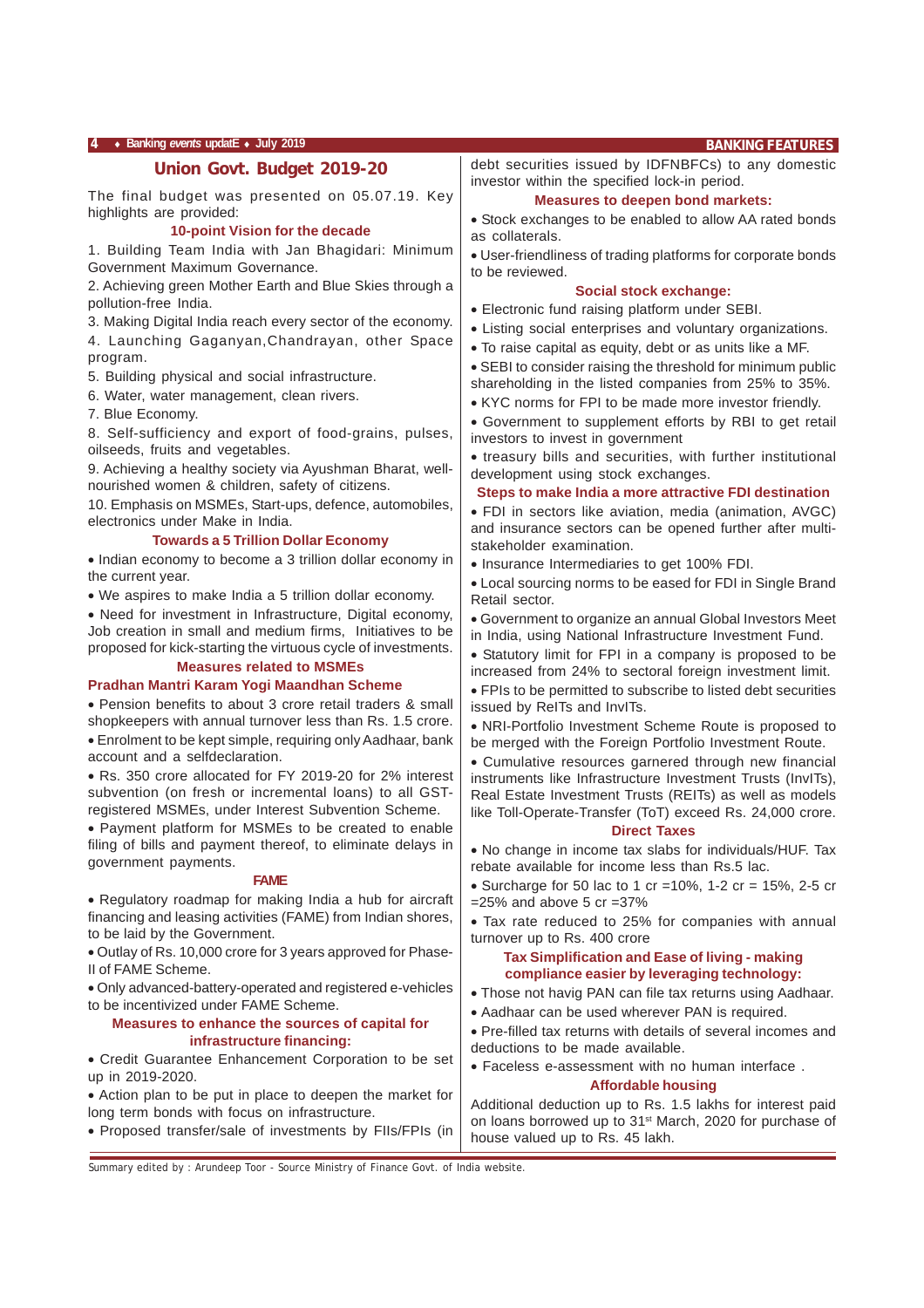#### **Boost to Electric Vehicles**

• Additional income tax deduction of Rs. 1.5 lakh on interest paid on electric vehicle loans.

#### **Relief for Start-ups**

• Capital gains exemptions from sale of residential house for investment in start-ups extended till FY21.

• Angel tax issue resolved- start-ups and investors filing requisite declarations and providing information in their returns not to be subjected to any kind of scrutiny in respect of valuations of share premiums.

• Funds raised by start-ups to not require scrutiny from Income Tax Department

• E-verification mechanism for establishing identity of the investor and source of funds.

#### **NBFCs**

• Interest on certain bad or doubtful debts by deposit taking as well as systemically important non-deposit taking NBFCs to be taxed in the year in which interest is actually received.

#### **International Financial Services Centre (IFSC)**

• 100 % profit-linked deduction in any ten-year block within a fifteen-year period.

• Exemption from dividend distribution tax from current and accumulated income to companies and mutual funds.

• Exemptions on capital gain to Category-III Alternative Investment Funds (AIFs).

#### **Securities Transaction Tax (STT)**

• STT restricted only to the difference between settlement and strike price in case of exercise of options.

#### **Grameen Bharat / Rural India**

• Electricity and clean cooking facility to all willing rural families by 2022.

• Pradhan Mantri Awas Yojana – Gramin (PMAY-G) aims to achieve "Housing for All" by 2022:

• Eligible beneficiaries to be provided 1.95 crore houses with amenities like toilets, electricity and LPG connections during its second phase (2019-20 to 2021-22).

#### **Pradhan Mantri Matsya Sampada Yojana (PMMSY)**

• A robust fisheries management framework through PMMSY to be established by the Department of Fisheries.

• To address critical gaps in the value chain including infrastructure, modernization, traceability, production, productivity, post-harvest management, and quality control.

#### **Pradhan Mantri Gram Sadak Yojana (PMGSY)**

• Target of connecting the eligible and feasible habitations advanced from 2022 to 2019.

• 30,000 kilometers of PMGSY roads have been built using

 $G_{\text{mean}}$  Technology,

| <b>Fund allocation for Govt. Schemes</b> | OIGGIL IGUILIUIUUV, |             |                       |
|------------------------------------------|---------------------|-------------|-----------------------|
|                                          | <b>FY19</b>         | <b>FY20</b> | Waste Plastic and     |
| <b>PM Kisan</b>                          | 20000               | 75000       | Cold<br>Mix           |
|                                          |                     |             |                       |
| Food subsidy                             | 171098              | 184000      | Technology, thereby   |
| <b>MGNREGA</b>                           | 61084               |             | 60000 reducing carbon |
| Rural development                        | 135109              |             | 140762 footprint.     |
| Swachh Bharat                            | 16978               | 12644       | •1,25,000 kms of      |
| National Health mission                  | 31187               | 33651       | road length to be     |
| Director benefit transfer16478           |                     | 29500       |                       |

upgraded in 5 years under PMGSY III (estimated cost - Rs. 80,250 crore.

#### **Scheme of Fund for Upgradation and Regeneration of Traditional Industries (SFURTI)**

• Common Facility Centres (CFCs) to be setup to facilitate cluster based development for making traditional industries more productive, profitable and capable for generating sustained employment opportunities.

• 100 new clusters to be setup during 2019-20 with special focus on Bamboo, Honey and Khadi, enabling 50,000 artisans to join the economic value chain.

• Scheme for Promotion of Innovation, Rural Industry and Entrepreneurship (ASPIRE) consolidated.

• 80 Livelihood Business Incubators (LBIs) and 20 Technology Business Incubators (TBIs) to be setup.

• 75,000 entrepreneurs to be skilled in agro-rural industry. **India's water security**

• New Jal Shakti Mantralaya to look at the management of our water resources and water supply in an integrated and holistic manner

• Jal Jeevan Mission to achieve Har Ghar Jal (piped water supply) to all rural households by 2024

• 1592 critical and over exploited Blocks spread across 256 District being identified for the Jal Shakti Abhiyan.

#### **New National Education Policy**

- Major changes in both school and higher education
- Better Governance systems
- Greater focus on research and innovation.
- Rs. 400 crore provided for "World Class Institutions".
- Study in India proposed to bring foreign students to study in Indian higher educational institutions.
- Stand-Up India Scheme to be continued during 2020-25. **Self-Help Groups (SHG)**

• Women SHG interest subvention program proposed to be expanded to all districts.

• Overdraft of Rs. 5,000 to be allowed for every verified women SHG member having a Jan Dhan Bank Account.

• One woman per SHG to be eligible for a loan up to Rs. 1 lakh under MUDRA Scheme.

#### **Banking and Financial Sector**

• Rs. 70,000 crore proposed to be provided to PSBs.

• PSBs to leverage technology, offering online personal loans and doorstep banking, and enabling customers of one PSBs to access services across all PSBs.

- Steps to be initiated to empower accountholders to have control over deposit of cash by others in their accounts.
- Reforms for strengthening governance in PSBs.
- Proposals for strengthening the regulatory authority of RBI over NBFCs to be placed in the Finance Bill.
- Creation of Debenture Redemption Reserve will be done away with to allow NBFCs to raise funds in public issues.
- Steps to allow all NBFCs to directly participate on the TReDS platform.

• Return of regulatory authority from NHB to RBI proposed, over the housing finance sector.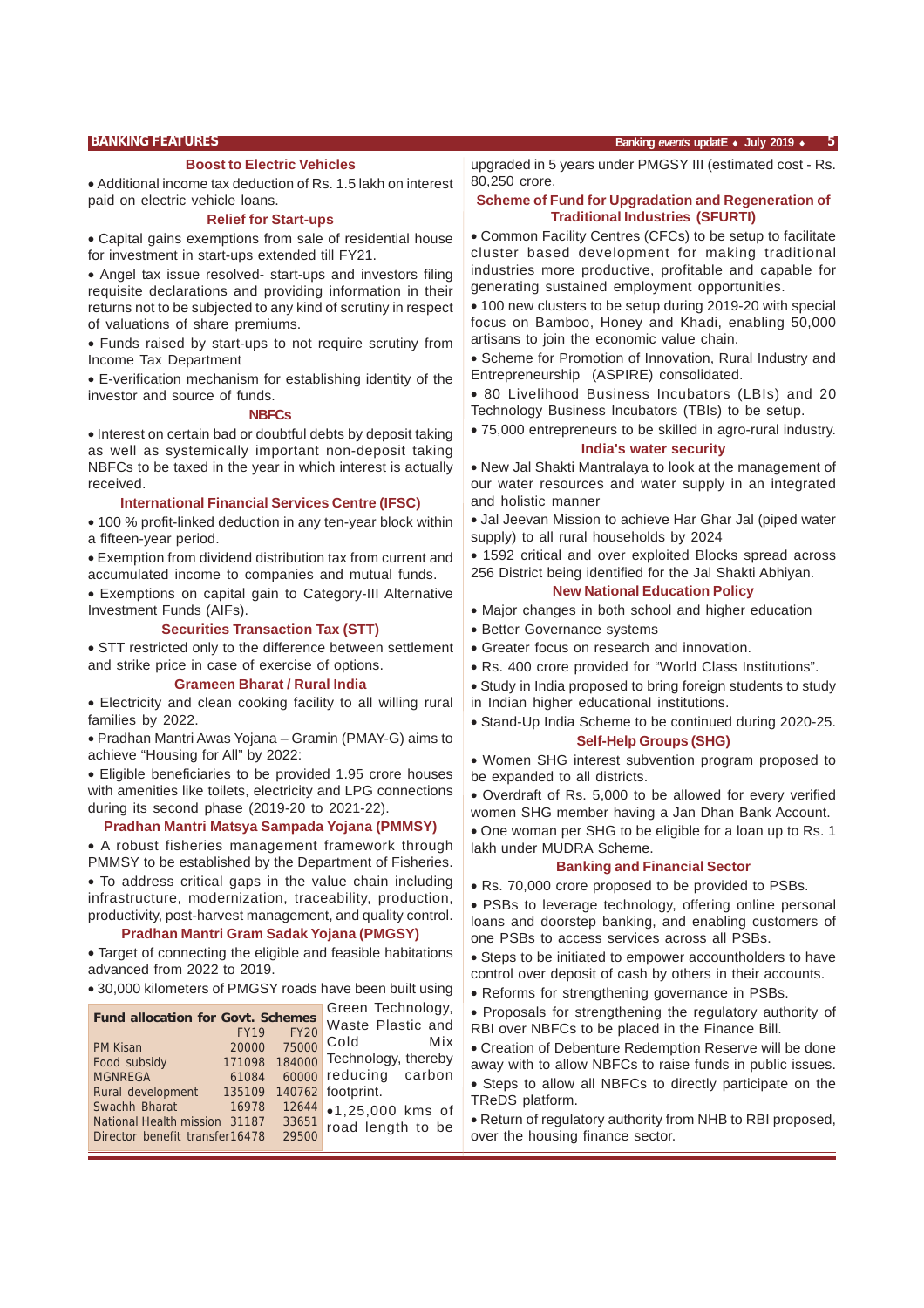#### **6** ♦ **Banking** *events* **updatE** ♦ **July 2019**

• Steps to be taken to separate the NPS Trust from PFRDA.

• Reduction in Net Owned Fund requirement from Rs. 5,000 crore to Rs. 1,000 crore proposed

• New series of coins of One Rupee, Two Rupees, Five Rupees, Ten Rupees and Twenty Rupees, easily identifiable to the visually impaired to be made available for public use shortly.

#### **Digital Payments**

• TDS of 2% on cash withdrawal > Rs. 1 crore in a year from a bank account

• Business establishments with annual turnover > Rs. 50 crore to offer low cost digital modes of payment to customers without charges or MDRs

#### **Achievements during 2014-19**

• 1 trillion dollar added to Indian economy over last 5 years (compared to over 55 years taken to reach the first trillion dollar).

• India is 6th largest economy, compared to 11th largest five years ago.

• Indian economy is globally the 3rd largest in Purchasing Power Parity terms.

| <b>Budget at a Glance</b>      |               |               |                  |                  |  |  |  |  |
|--------------------------------|---------------|---------------|------------------|------------------|--|--|--|--|
| <b>Rs.in crore</b>             | 31.03.18      | 31.03.19      | 31.03.19         | 31.0320          |  |  |  |  |
|                                | <b>Actual</b> | <b>Budget</b> | <b>Revised</b>   | <b>Budget</b>    |  |  |  |  |
|                                |               | estimates     | <b>Estimates</b> | <b>Estimates</b> |  |  |  |  |
| 1. Revenue Receipts            | 1435233       | 1725738       | 1729682          | 1962761          |  |  |  |  |
| 2. Tax Revenue                 |               |               |                  |                  |  |  |  |  |
| (Net to Centre)                | 1242488       | 1480649       | 1484406          | 1649582          |  |  |  |  |
| 3. Non Tax Revenue             | 192745        | 245089        | 245276           | 313179           |  |  |  |  |
| 4. Capital Receipts            | 706740        | 716475        | 727553           | 823588           |  |  |  |  |
| 5. Recovery of Loans           | 15633         | 12199         | 13155            | 14828            |  |  |  |  |
| 6. Other Receipts              | 100045        | 80000         | 80000            | 105000           |  |  |  |  |
| 7. Borrowings and Other        |               |               |                  |                  |  |  |  |  |
| Liabilities                    | 591062        | 624276        | 634398           | 703760           |  |  |  |  |
| 8. Total Receipts $(1+4)$      | 2141973       | 2442213       | 2457235          | 2786349          |  |  |  |  |
| 9. Total Expenditure (10+13)   | 2141973       | 2442213       | 2457235          | 2786349          |  |  |  |  |
| 10.0n Revenue Account          | 1878833       | 2141772       | 2140612          | 2447780          |  |  |  |  |
| of which                       |               |               |                  |                  |  |  |  |  |
| 11. Interest Payments          | 528952        | 575795        | 587570           | 660471           |  |  |  |  |
| 12. Grants in Aid for creation | 191034        | 195345        | 200300           | 207333           |  |  |  |  |
| of capital assests             |               |               |                  |                  |  |  |  |  |
| 13.On Capital Account          | 263140        | 300441        | 316623           | 338569           |  |  |  |  |
| 14. Revenue Deficit (10-1)     | 443600        | 416034        | 410930           | 485019           |  |  |  |  |
|                                | (2.6)         | (2.2)         | (2.2)            | (2.3)            |  |  |  |  |
| 15. Effective Revenue Deficit  | 252566        | 220689        | 210630           | 277686           |  |  |  |  |
| $(14-12)$                      | (1.5)         | (1.2)         | (1.1)            | (1.3)            |  |  |  |  |
| 16. Fiscal Deficit             | 591062        | 624276        | 634398           | 703760           |  |  |  |  |
| $[9-(1+5+6)]$                  | (3.5)         | (3.3)         | (3.4)            | (3.3)            |  |  |  |  |
| 17. Primary Deficit (16-11)    | 62110         | 48481         | 46828            | 43289            |  |  |  |  |
|                                | (0.4)         | (0.3)         | (0.2)            | (0.2)            |  |  |  |  |

**Notes:** GDP for BE 2019-2020 has been projected at 21100607 crore assuming 12.0 % growth over the estimated GDP of 18840731 crore for 2018-2019 (RE).

| Rupee comes from (source) in paise |     | Rupee goes to (use)           |     |
|------------------------------------|-----|-------------------------------|-----|
| Corporate Tax                      | 21  | Centrally sponsored schemes   | 09  |
| Income tax                         | 16  | <b>Central Sector schemes</b> | 13  |
| Customs duty                       | 04  | Interest payments             | 18  |
| Union excise duty                  | 08  | <b>Defence</b>                | 09  |
| <b>Goods-Services Tax</b>          | 19  | <b>Subsidies</b>              | 08  |
|                                    |     | Finance commission transfers  | 07  |
| Non-tax revenue                    | 09  | State share of taxes          | 23  |
| Non-debt capital receipts          | 03  | Pensions                      | 05  |
| <b>Borrowing</b>                   | 20  | Other expenditure             | 08  |
| <b>Total</b>                       | 100 | <b>Total</b>                  | 100 |

## eLearning Study Material CK TFST - CDs **Features of CDs**

• Explanation for each question/answer.

- Improve understanding and retention.
- Remove confusions. .

• Improve time management. Set your own time during practice.

- Test your preparation before Exam.
- Practice on-line without use of internet.
- Questions are shuffled when used again.
- Large no. of questions based on latest

guidelines and memory recalled questions.

| <b>Bank Promotion Exam</b>             | $-$ Rs. 300 |
|----------------------------------------|-------------|
| <b>Bank Promotion Interview</b>        | - Rs.300    |
| <b>Banking Ready Recknor</b>           | $-$ Rs.300  |
| <b>CAIIB</b> (New Syllabus)            |             |
| <b>Bank Financial Mgmt</b>             | - Rs.300    |
| • Advanced Bank Mgmt                   | - Rs.300    |
| • Retail Banking                       | - Rs.300    |
| • Risk Management                      | - Rs.300    |
| <b>CAIIB</b> (Case Studies)            |             |
| • Advanced Bank Mgmt                   | -Rs.300     |
| • Bank Financial Mgmt                  | $-Rs.300$   |
| JAIIB - All three papers Rs.300 (each) |             |
| <b>Economics Mock Test</b>             | $-$ Rs. 150 |
| <b>Book-Keeping Mock Test</b>          | $-$ Rs.150  |
|                                        |             |

Online Mock Tests Promotion,CAIIB/JAIIB, log in **nstoorBanking***online***.com**

**IBPS Bank PO / ClerK Exam Score High with Latest Study Kits E-Books CDs, Videos Contact 09814 331 661 01722665623 Anywhere Anytime Learning**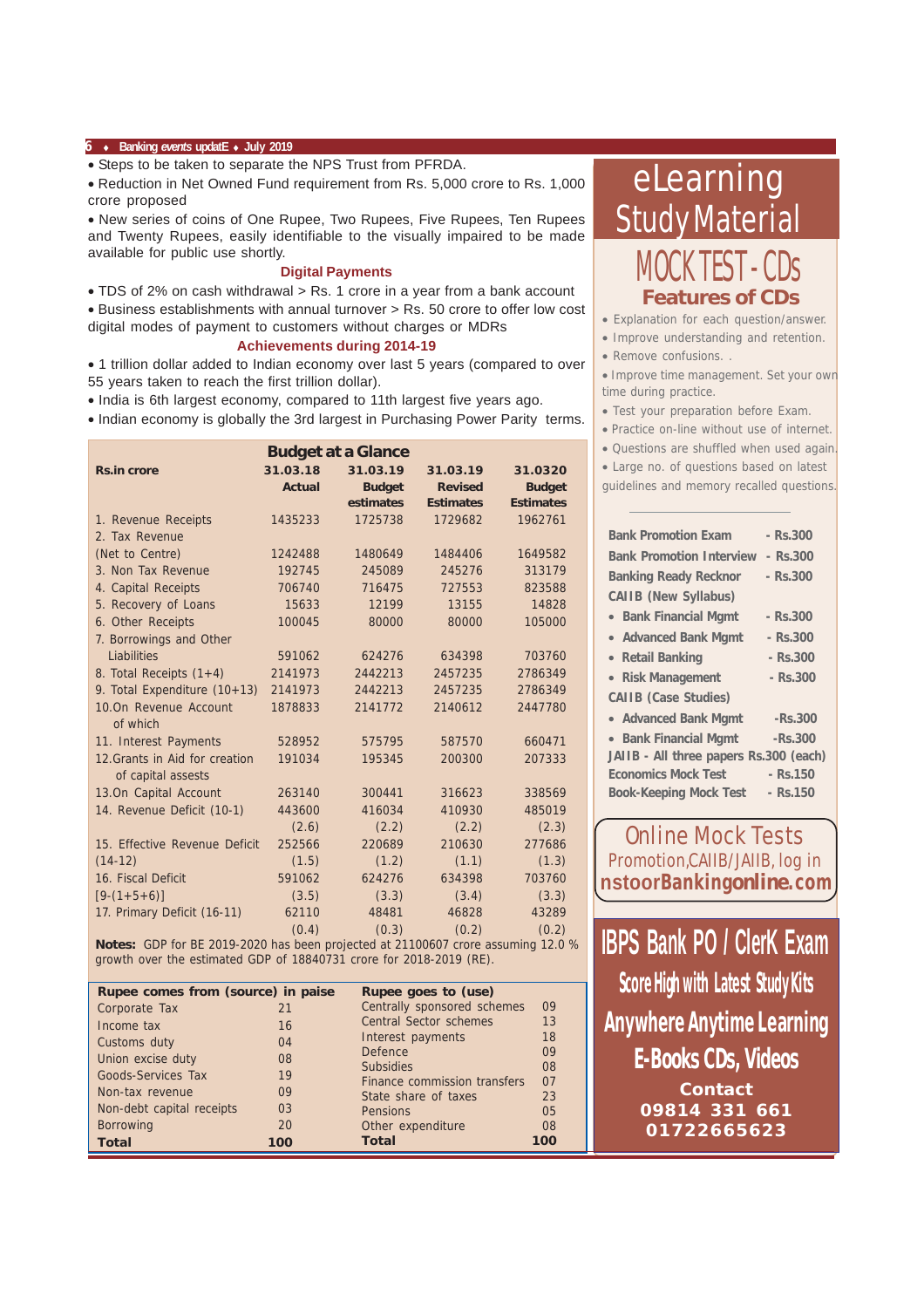**Banking** *events* **updatE** ♦ **July 2019** ♦ **7**

- **GOVT. EXTENDS PM KISAN SCHEME TO ALL FARMERS:** The Union Cabinet of the new Government has decided to extend the Pradhan Mantri Kisan Samman Nidhi to all farmers in the country irrespective of their holdings. The Rs.75, 000 Crore PM Kisan Scheme, first announced in the interim budget on February 1 was meant only for small and marginal farmers. According to the scheme, poor farmers would be given a total of Rs.6000 annually, in three equal instalments. A total of 12.5 Crore farmers who constitute 86% of the total farming community in the country are eligible for the scheme.
- **UNION CABINET APPROVES FARMERS PENSION SCHEME:** The Union Cabinet has also approved a "Farmer Pension Scheme" which is available only to small and marginal farmers. The farmers in the age group of 18-40 years will be able to enrol the pension scheme and draw a monthly pension of Rs.3000 upon attaining the age of 60 years. Depending upon their age at the time of enrolment, farmers have to put in an amount between Rs.55 to Rs.200 per month and the Government will contribute a matching amount.
- **GOVT. APPROVES PENSION SCHEME FOR SMALL RETAILERS:** The newly-inducted Union Cabinet has approved a new scheme which assures minimum monthly pension of Rs.3000 per month to small shop keepers, retail traders and the self employed people after attaining the age of 60 years. All small shopkeepers and self-employed persons as well as the retail traders with GST turnover below Rs.1.5 Crore and aged between 18-40 years can enrol themselves for this scheme. This enrolment can be done through more than 3.25 Lakh common service centres across the country. The Government will make matching contribution in the subscribers' account.
- **SUPREME COURT RULING ON BOUNCED CHEQUES**: (Case-Surinder Singh VS. Virender Gandhi) The Supreme Court has ruled in the case that the amended provision in the Negotiable Instruments Act tightening curbs on those accused of issuing bounced cheques shall be applicable *with retrospective effect*. Sec 148 states that in an appeal by the drawer of the cheque against the conviction, the Appellate Court may order him to deposit at least 20% of the fine or compensation awarded by the trial court.
- **GOVT. MAKES CHANGES IN PMUY SCHEME:** The Pradhan Mantri Ujjwala Yojana (PMUY) Scheme was launched on May 1, 2016 with a target of 50 million women in families below the



poverty line. The Scheme's ambit was later extended to 80 million covering all poor families. The scheme for providing cooking gas connections to the poor was held as one of the key social sector schemes that helped the Government to win the General Elections. To answer the opposition criticism that the poor in some areas are unable to afford a refill, the Govt. decided to allot only 5-KG Cylinders in areas where the rate of refill is low, instead of the regular 14.5 KG cylinder.

• **MFIs TO BANKS/NBFCs TO HAVE COMMON LENDING CODE:** In view of the aggressive lending by banks and financial institutions in the microfinance space, these companies are seeking a level-playing field where all lenders in the segment come under a Common Code for Responsible lending. Latest RBI regulations governing over-indebtness in micro-lending applies only to NBFCs-MFIs and Not- for -Profit MFIs. According to RBI regulations, the total loan amount to a single borrower should not exceed Rs.60, 000 in the first cycle and Rs.1 Lakh in subsequent cycles by not more than two microfinance lenders at a time. The four parameters which the code is seeking to mandate for all include restricting the number of lenders to single borrower to three, putting a cap of Rs.1 Lakh, borrowing by a single borrower not lending to borrowers whose account has turned NPA previously and lending backed by latest Credit Bureau Report. • **NILEKANI PANEL PROPOSES CICO**

**NETWORK:** A High-level Nandan

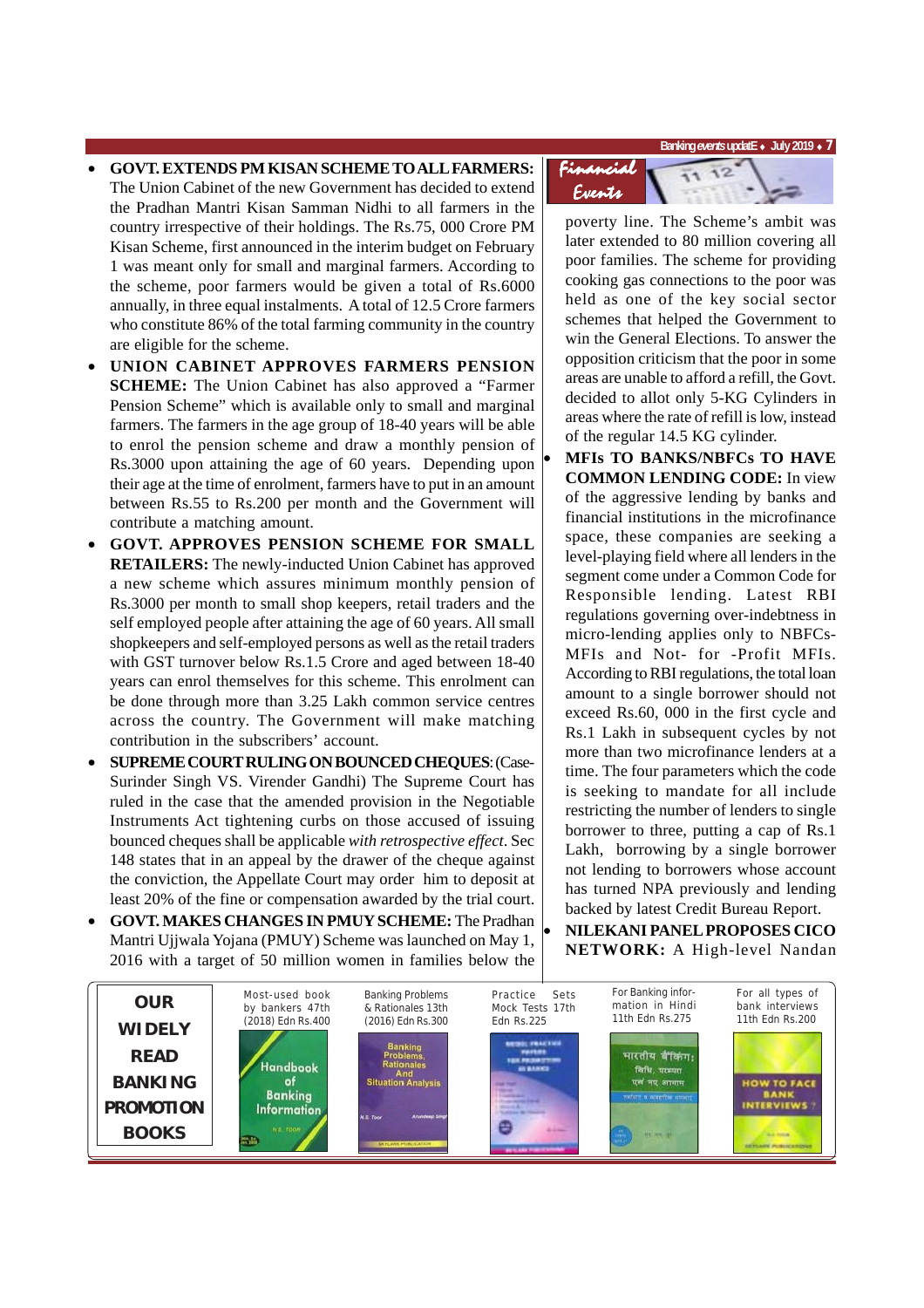#### **8** ♦ **Banking** *events* **updatE** ♦ **July 2019 Financial Events**

Nilekani-led Panel has suggested the RBI to rope in local retail stores to act as cash points in semi-urban centres. With banks already cutting down on their ATM deployment, such a model may replace teller machines as the primary source of cash in semi-urban centres. The "Cash In Cash Out" (CICO) Network proposed by the committee is a network of cash disbursement points where a customer can seamlessly convert digital money to physical cash, using interoperable mechanism such as QR code and Aadhar-enabled payment channels.

- **GOVT. SET TO UPGRADE CPI AND IIP SERIES:** The Government is to bring out a new series for two key macroeconomic indicators- Index of Industrial Production (IIP) and the Consumer Price Index (CPI) in 2020. Both IIP and CPI are released on the  $12<sup>th</sup>$  of every month. The new series of the IIP will have a base year of 2017-18 and for the CPI, it will be 2019. Both indices are prepared and released by the Central Statistics Office which operates under Ministry of Statistics and Programme Implementation.
- **RBI TO ALLOW ON-TAP LICENCING OF SFBs:** RBI will allow on-tap licencing of Small Finance Banks (SFBs) to drive financial inclusion. A review of performance of SFBs reveals that they have achieved their priority sector targets and thus attained their mandate for furthering financial inclusion. Hence, there is a case for more players to be included in the field. RBI will issue draft guidelines for on-tap licencing of SFBs by the end of August. This will allow aspirants to apply for SFB licence at any time provided they fulfil specified requirements.
- **RBI WAIVES NEFT AND RTGS CHARGES:** RBI has decided to waive all charges on RTGS and NEFT transactions-two preferred routes for instantly transferring funds digitally. RBI which levies a minimum charge on banks for transactions routed through the RTGS meant for large value, instantaneous fund transfers and the NEFT system for other fund transfers has directed all banks to pass these benefits to their customers.
- **GOVT. TO RE-INTRODUCE BOT MODEL FOR HIGHWAY PROJECTS:** The Union Government will be back with the classic road construction model-Build-Operate-Transfer (BOT) four years after it introduced the hybrid-annuity mode for execution of highway projects. Under Hybrid-annuity model (HAM) projects, the Central Government invests 40% equity and the remaining amount is arranged by the highway developer. Under BOT, however, a bidder is eligible to subsidy or a grant up to 40% of the project cost, though the one bidding lowest subsidy bags the project. The tolling risk or the earning from the traffic is completely borne by the project operator. HAM is a mix of engineering, procurement and construction (EPC) and BOT formats with the Government and the private companies sharing the total project cost in the ratio of 40:60 respectively.
- **GOVT'S SAVINGS FROM DBT GROW MANIFOLD:** The Government has saved over Rs.50, 000 Crore through "Direct

Benefit Transfer" (DBT) in FY 2019. This is more than half of the cumulative saving between FY 2014 and FY 2018. Under DBT, benefits or subsidies are transferred directly to the beneficiaries' accounts, thus cutting wastage and ensuring the effective use of resources for schemes such as the LPG subsidy or wages under the rural employment guarantee programme. As on date, 439 schemes implemented by 55 ministries use DBT. Data reveals that the estimated savings from DBT in FY 2019 were Rs.51, 664.85 Crore while cumulative savings since inception of the scheme till FY 2018 were a little over Rs.90, 000 Crore.

- **SEBI PROPOSE MECHANISM ON INSIDER TRADING VIOLATIONS:** SEBI has proposed a mechanism to formalise the process of receiving information from whistle-blowers who expose insider trading violations. It also suggested measures to protect and award such informants. The monetary reward would be considered under certain conditions. The monies disgorged should be at least Rs.5 Crore. The total amount of monetary reward shall be 10% of the monies collected but shall not exceed Rs.1 Crore or such higher amount as may be specified. An interim reward not exceeding Rs.10 Lakh may be given at the stage of issuance of the final order by SEBI against the person directed to disgorge.
- **RBI RELAXES NORM FOR BASIC ACCOUNT HOLDERS:** RBI has eased the regulations for Basic Savings Bank Deposit (BSBD) accounts, popularly known as "Nofrill" accounts. Now banks are free to provide value-added services, including issue of cheque book and banks can not ask account holders to maintain minimum balance in lieu of such facilities.
- **J&K BANK TO COME UNDER PURVIEW OF RTI AND CVC:** With instances of loans being granted and recruitment made allegedly on the recommendations of influential politicians coming to light, J&K State Government, main promoter of the bank swung into action and removed Parvez Ahmad from the post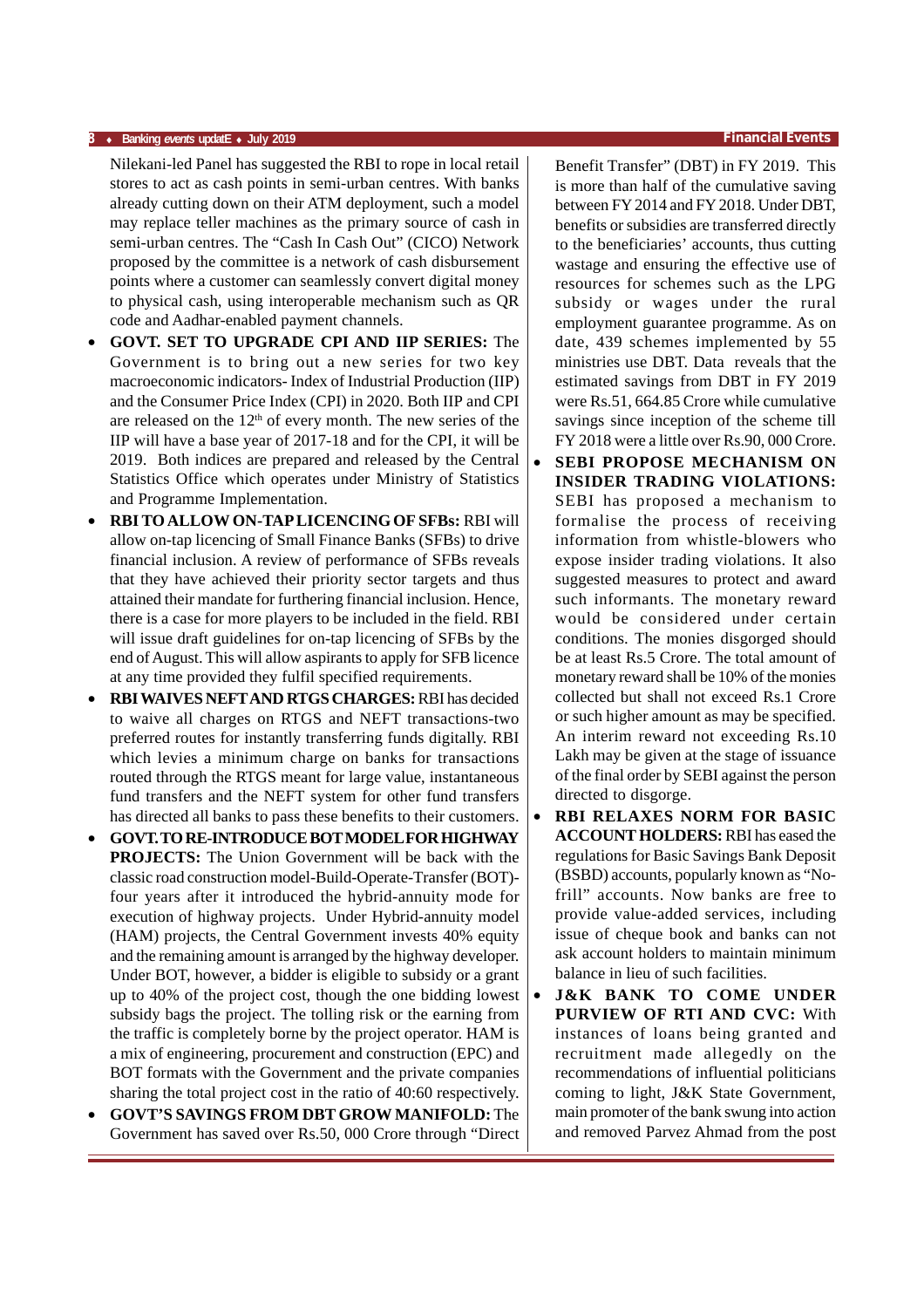of CMD and appointed RK Chhibber as Interim CMD for three months. It also announced a host of measures including splitting of the post of Chairman and Managing Director and bringing the bank under the purview of the Right to Information (RTI) Act and the Central Vigilance Commission (CVC).

- **NEW GST RETURN MECHANISM TO BE IMPLEMENTED IN PHASES:** The Finance Ministry has unveiled a roadmap for the implementation of the new GST Return Mechanism. It has also put in place a transition mechanism. The new mechanism will be used on trial basis from July to September. For the large taxpayers (those whose aggregate annual turnover in the previous fiscal was more than Rs.5 Crore) Form GST ANX will replace GSTR1 from October. Small players with turnover up to Rs.5 Crore who file on a quarterly basis will have to use this in January for the October-December quarter. Form GST RET-1 will replace GSTR-3B and it will be mandatory from January for all taxpayers.
- **NAFCUB TO SET UP UMBRELLA ORGANISATION FOR UCBs:** National Federation of Urban Cooperative Banks and Credit Societies (NAFCUB) plans to set in motion the process of establishing an Umbrella Organisation (UO) for 1551 Urban Coop Banks (UCBs) in the country. This is to cater to their technology, liquidity and capital needs and also to ensure that banks in the sector do not close down. UO will be set up as NBFC and could be converted into a bank down the line. The UO will be a shelter for all UCBs- Unit banks (with a single branch), Tier-1 banks (with less than Rs.100 Crore deposits) and tier-II banks (with more than Rs.100 Crore deposits, including multi-state banks).
- **SEBI ON ASSET TRANSFER FOR FPIs:** SEBI has not been giving permission for Foreign Portfolio Investors (FPIs) to transfer assets through a provision which was previously in common use. An FPI could earlier transfer assets between its arms, in the wake of merger of schemes or similar reorganisation through an application to the SEBI. This "free of cost" transfer was allowed if end-beneficiaries were the same in both entities. Now SEBI has stopped giving approval to such transfers due to tax fears.
- **GOVT. REDUCED CONTRIBUTION RATE FOR ESI SCHEME:** The Government has announced reducing the total rate of contribution made by workers and employers towards the Employees' State Insurance (ESI) scheme from 6.5% to 4% for the first time in over two decades. Nearly 4.75% of a worker's monthly salary goes towards ESI as the employer's contribution,

1.75% of the income is the employee's share at present. Now 3.25% will be the employer's share and 0.75% of the employee's. This will be effective from July 2019.

- **INDIA PITCHES MODEL TO BETTER EASE OF DOING BUSINESS:** India has presented to the World Bank a unique "Red, Amber and Green" Model to promote faster customs clearance, strengthening the case for improvement in case of doing business rankings for the current year as it aims to get into the top 50. With the introduction of the "nudge model" the Customs Department is able to visually track the performance of officers, jurisdictions, ports, brokers and sectors in real-time across the country through a colour dashboard, blinking red, amber and green.
- **SEBI TO TIGHTEN SCREWS ON RATING FIRMS:** SEBI is going to put in place a rigorous disclosure regime for credit rating agencies (CRAs). In their score card relating to a particular user, the CRAs now have to specify upfront key details which they think could lead to a default. They should also provide their rationale for their rating. Public funds in India mainly invest in debt instruments based on ratings from CRAs which now have to list out sensitive factors, including financials and sectoral details that could impact the rating of a debt instrument. They should also delineate various probabilities that could constitute a default. The exercise should not look like a listing of general risk factors but stress on areas specific to the debt issuer.

#### • **SEBI TO REJIG MF NORMS TO**

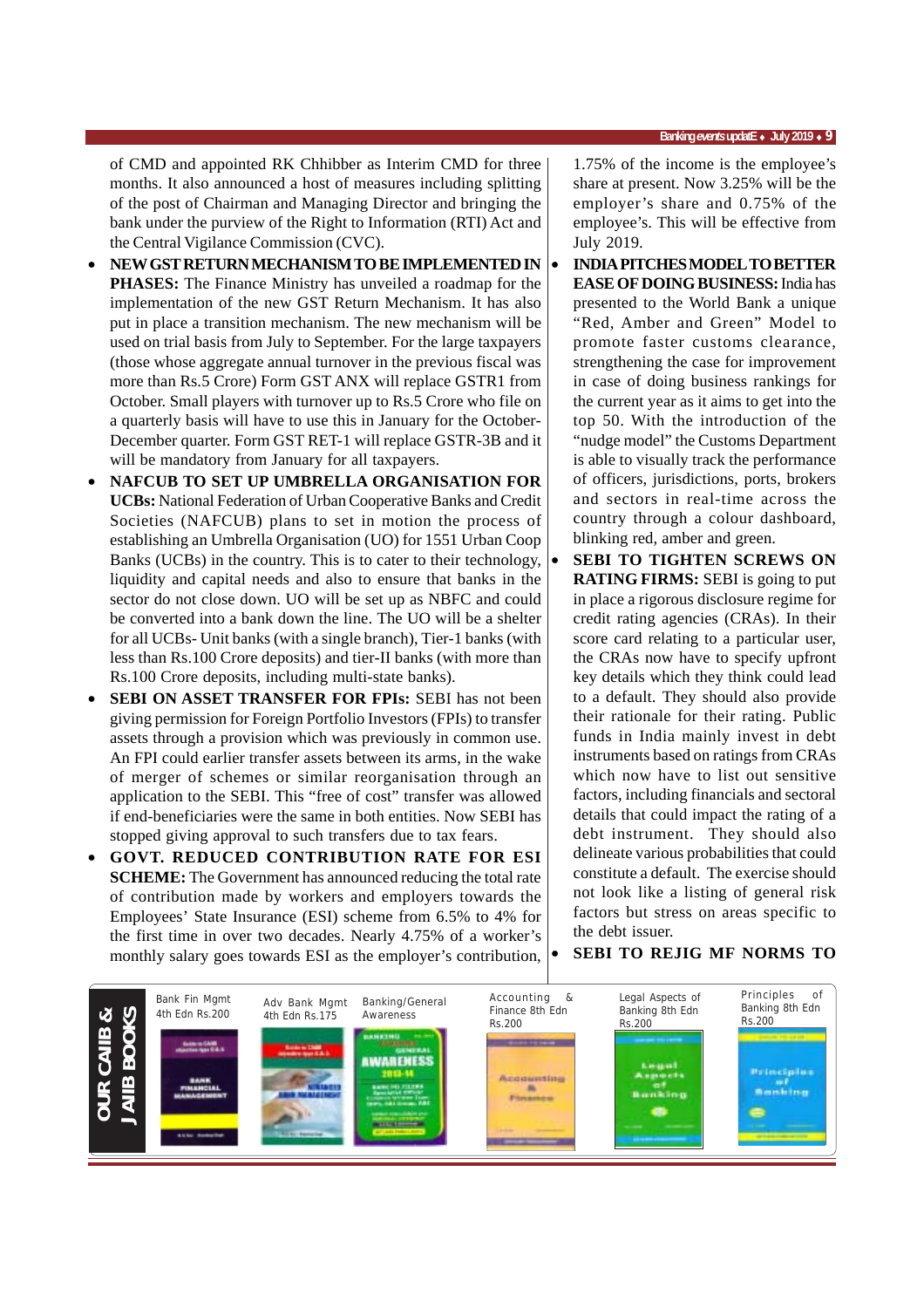#### **10** ♦ **Banking** *events* **updatE** ♦ **July 2019**

- **CURB CREDIT RISK:** SEBI had introduced scheme categorisation guidelines in October 2017, with an aim to declutter the fund ecosystem and distinguish schemes based on asset allocation and investment strategy. SEBI may rework the current categorisation norms to mitigate risk in medium and shorter tenure debt mutual funds that take credit risks. Currently, most debt funds categories do not have restrictions on amount of credit risk they can take. Credit risk funds and corporate bond funds are the only categories that define credit exposure- for former 65% of total assets has to be in papers rated "AA" or below and for the latter 80% of assets has to be in the highest-rated papers.
- **SUPREME COURT RULING ON MINIMUM WAGES:** (Case-Faridabad Industries Association VS. State of Haryana) The Supreme Court ruled in the case that while implementing the Minimum Wages Act, a government can not alter the terms of employment. It can only fix wages of employees. Other components of employment remain same. For example, Government can not define skilled and unskilled workers and put them in separate categories. Similarly, the government can not fix the period of training of apprentices. Such contracts can not be interfered with by Govt. while exercising its powers under the Act.
- **SUPREME COURT RULING ON RETRENCHMENT BENEFIT:** (Case- Bihar State SC/ST Cooperative Development Ltd. VS. State of Bihar) Supreme Court has ruled in the case that termination of an employee on the ground that his initial appointment was illegal would amount to retrenchment. The consequence is that Sec 25F of Industrial Disputes Act dealing with retrenchment will be applicable to him and he will be eligible for certain labour welfare benefits. The Act does not cover "Invalid Appointment".
- **SEBI TO TIGHTEN LAS NORMS:** SEBI is likely to lay down a slew of measures to improve transparency and risk management practices for the Mutual Fund Industry's Loan against Shares (LAS) exposure. Recently, the stress in LAS exposure prompted fund houses to take divergent action in the absence of formal norms governing such investments. Now SEBI is considering mandatory listing of LAS-related debentures, so that these entities are required to disclose financials and keep investors abreast of company-specific developments. SEBI may also lay down norm as

stipulated by RBI. For example, RBI requires NBFCs to ensure at least 2X equity cover for loans given against shares. MFs have given such loans for a lower share cover.

- **NEW INCOME-TAX GUIDELINES TIGHTEN SCEW ON EVADERS:** The CBDT has issued revised guidelines for "compounding of offences under Direct Tax Laws 2019 which will be executed under the IT Act 1961. The fresh guidelines state certain offences will generally not be compounded if the person has been found involved in any manner, in any anti-national or terrorist activity or is investigated by the ED or any other Central or State agency. Compounding in IT parlance means that the taxman does not file a prosecution case against the offender or tax evader in the court in lieu of payment of due taxes and surcharges.
- **HR KHAN PANEL PROPOSES ON FPI REGULATIONS:** SEBI had formed a committee under the Chairmanship of RBI Deputy Governor HR Khan to review the existing FPI regulations. Khan Panel proposes separate registration for sub- funds with segregated portfolios. Sub-funds will need to register separately as FPIs and get separate PAN. Existing FPIs will have to liquidate their Indian portfolio to transfer securities to sub-funds. Sub-funds may need additional money for share purchase and manage their risks. After implementation, sub-funds will no longer be able to set off losses against each other.
- **IBA DRAFTS NEW ICA FOR STRESSED ASSETS:** Indian Banks' Association (IBA) has drawn up an Inter-Creditor Agreement (ICA) to establish the ground rules for the resolution of stressed assets. The proposed ICA has added a provision under the resolution plan to regularise the borrower's account by payment of all overdue amounts to all lenders by the borrower. This could effectively mean a one-time settlement or actual repayment of overdues within a short time. The ICA could be adopted by the lenders for each of the cases which are required to be resolved through implementation of a resolution plan under the prudential Framework of RBI with changes or modifications.
- **SEBI ALLOWS FUTURE TRADING IN COMMODITY INDICES:** SEBI has allowed Exchanges to launch future trading in commodity indices. The move will further facilitate mutual fund and institutional participation in commodity exchanges. Bourses willing to start commodity indices future trading has to submit last three years data of the index constructed along-with data on monthly volatility, roll-over yield for the month and monthly return while seeking approval from SEBI.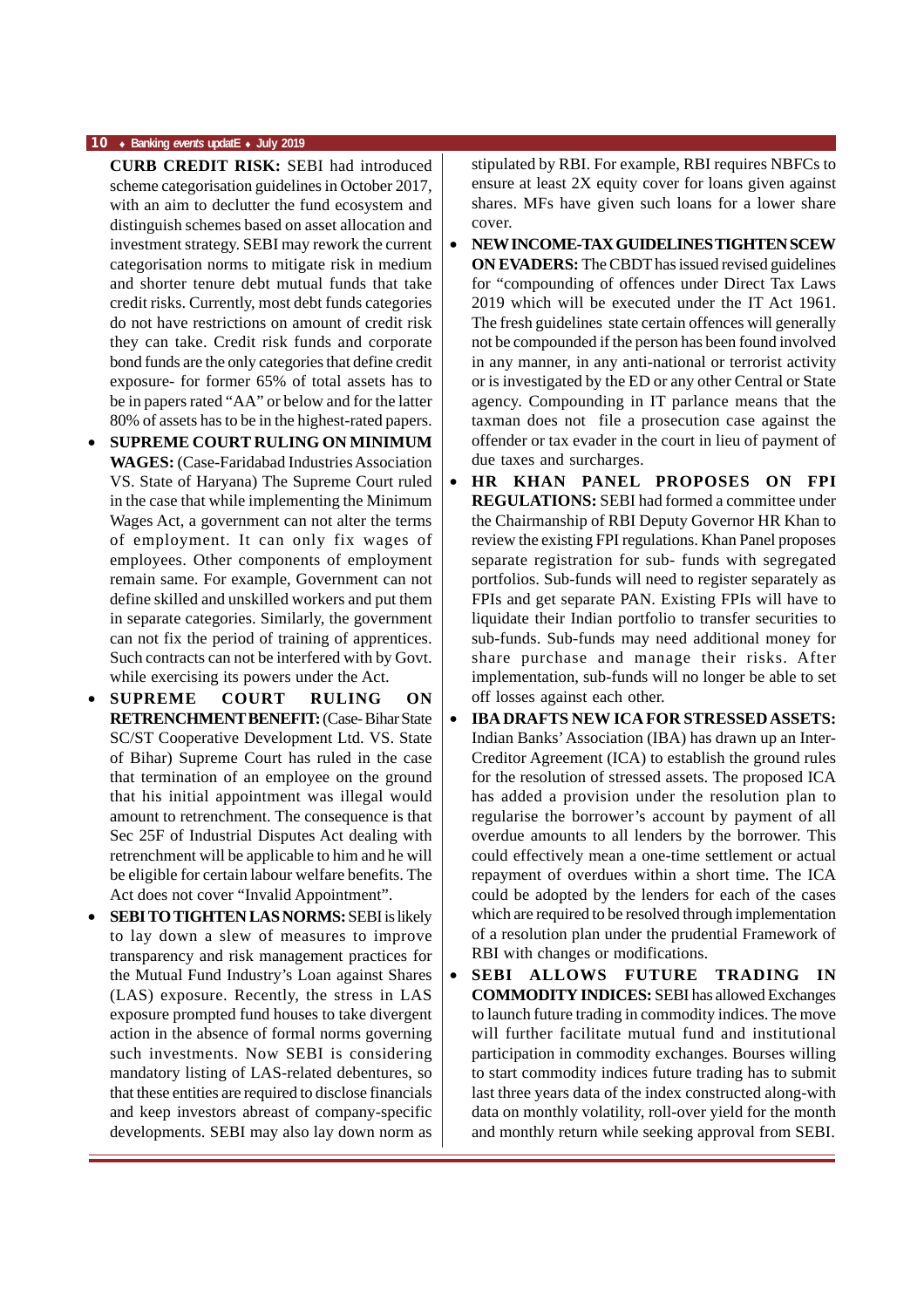**Banking** *events* **updatE** ♦ **July 2019** ♦**11**

#### **GENERAL AWARENESS**

- Rating Agency according to which the performance of India's Banking Sector is likely to be below average for the next two years due to poor asset quality and weak core capitalisation- **FITCH Agency**.
- Business Line Two Journalists have bagged Awards for- **Excellence in Financial Journalism.**
- Bank which has introduced Interoperability of six key services for SF and CA deposits including cash deposits and withdrawals of less than Rs.50, 000 w.e.f June 1- **Bank of Baroda.**
- India's Top Oil and Gas Producer which has toppled Indian Oil Corporation to become India's Most Profitable Public Sector Co-**ONGC.**
- An EY Network Firm which has been barred from taking up any statutory audit assignments in Commercial Banks for one year starting April 1.- **SR Batliboi & Co.**
- As per Study "World's 15 Hottest Places are in India and Pakistan"- **Study by Metrological Department, Churu.**
- Report according to which over 6800 cases of Bank Frauds involving an unprecedented Rs.71, 500 Crore have been reported in 2018-19- **RBI Report.**
- Rajiv Maharishi, Comptroller and Auditor General of India has been elected as- **External Auditor of World Health Organisation.**
- Bank promoted Trustee which became the First Trustee to start operations at Gujarat International Financial Tec- City (GIFT) - **AXIS Bank-promoted Axis Trustee Services.**
- Index in which India has been ranked at  $95<sup>th</sup>$  ranking Globally out

#### of 129 Countries- **Sustainable Development Goals Gender Index.**

- State Government which has decided to reduce the minimum age for becoming a Panchayat Head from the existing 35 years to 25 years- **Assam Government.**
- Udaan which has received NBFC Licence to selectively offer credit to retailers and sellers on its platform- **B2B Online Market-place.**
- As per the Latest Financial Times Executive Education Rankings, the Institute which has been ranked 43rd among the Top 50 Institutes Globally-**Indian Institute of Management Bangalore**.
- Space Rocket which China has launched for the First Time-**Sea-based Space Rocket.**
- Google's India-born CEO Sunder Pichai has been chosen for- **Global Leadership Awards 2019.**
- Index which the Industry Body CII has introduced to assess the quality of budgets presented by the Centre and State Governments- **Fiscal Performance Index.**
- Policy Think-Tank, reconstitution of which has been approved by PM renaming Rajiv Kumar as its Vice-Chairman along with Amit Shah, Home Minister as its Ex-Officio Member- **NITI Aayog.**
- Panel set up by RBI on review of ATM Charges and Fees will be headed by- **VG Kannan, CEO of IBA.**
- Bank which has introduced Repo-linked Home Loan

#### **OUR USEFUL BOOKS FOR BANKERS**

| Hanbdook of Banking Infor-<br>mation - 2018, 46th Edi-<br>tion by N S Toor                                                                  | Rs.400        |
|---------------------------------------------------------------------------------------------------------------------------------------------|---------------|
| Bank Credit Management<br>(2017) edition by N S Toor                                                                                        | Rs.300        |
| Problems<br>Banking<br>$\prime$<br>Rationals and Situation<br>Analysis (2017) N S Toor &<br>Arundeep Toor                                   | Rs.300        |
| <b>Model Test Papers for Bank</b><br>Promotion (2018) N S Toor                                                                              | Rs.225        |
| Analysis of Balance Sheet<br>(2017) N S Toor                                                                                                | Rs.175        |
| How to Face Bank Inter-<br>views? (2018) N S Toor                                                                                           | <b>Rs.200</b> |
| Bhartiya Banking (Hindi)<br>(2017) N S Toor                                                                                                 | <b>Rs.275</b> |
| Model Papers in Hindi N S<br>Toor                                                                                                           | Rs.150        |
| <b>Banking Rationals and Prob-</b><br>lems (Hindi) N S Toor<br><b>JAIIB Objective Type</b><br>(all books by N S Toor and<br>Arundeep Toor): | Rs.125        |
| • Principles of Banking                                                                                                                     | Rs.200        |
| • Accounting and Finance                                                                                                                    | Rs.200        |
| for bankers                                                                                                                                 |               |
| • Legal Aspects of Banking<br><b>CAIIB Objective Type</b><br>(all books by N S Toor and<br>Arundeep Toor):                                  | Rs.200        |
| • Adv Bank Management                                                                                                                       | Rs.175        |
| • Bank Fin Management.                                                                                                                      | Rs.200        |
| <b>IBPS Bank PO/ClerK</b>                                                                                                                   |               |
| · Study Kits                                                                                                                                | Rs.3000       |
| • Banking & Financial GK                                                                                                                    | Rs.400        |
| • E-Books                                                                                                                                   | Rs.1500       |
| • E-Learning through Video                                                                                                                  | Rs.3000       |
| - DVDs covering reasoning                                                                                                                   |               |
| ability, quantitative aptitude,<br>English language, computers                                                                              |               |
| awareness, Banking & gen-                                                                                                                   |               |
| eral awareness                                                                                                                              |               |
| To order these books, please call                                                                                                           |               |
| 0172-2665623 (10 am to 6 pm) on                                                                                                             |               |

**0172-2665623 (10 am to 6 pm) on any working day. OR Call Skylark Publications, New Delhi (Ph 011 23361966)**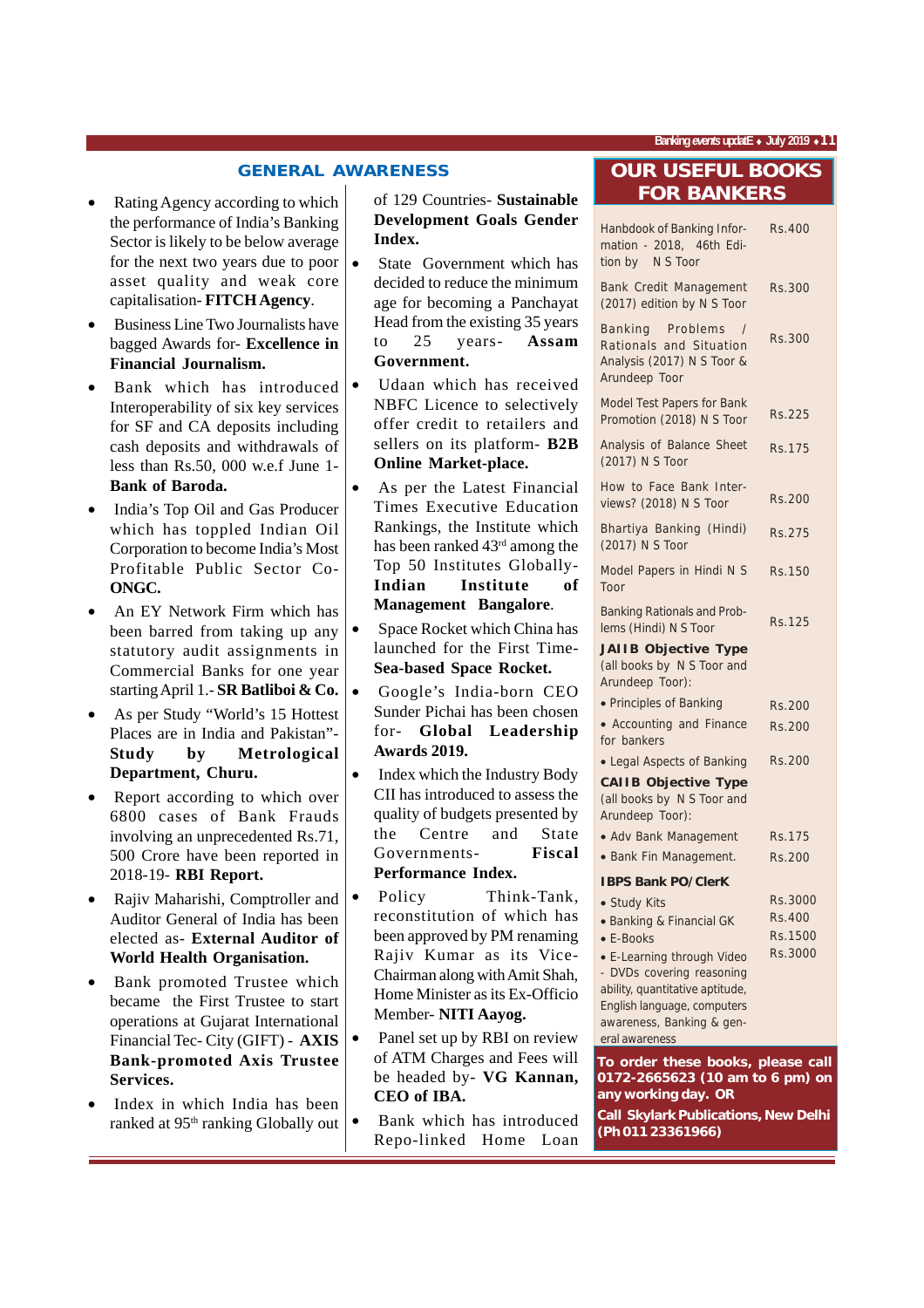|           | 12 • Banking events updatE • July 2019                                                                                 |           | <b>DIARY OF EVENTS</b>                                                            |
|-----------|------------------------------------------------------------------------------------------------------------------------|-----------|-----------------------------------------------------------------------------------|
|           | product- SBI.                                                                                                          |           | Most Populous Country in just eight years-                                        |
| $\bullet$ | On the lines of CA Institute, Govt. is planning to set up $-$                                                          |           | <b>UN Report.</b>                                                                 |
|           | <b>National Institute for Valuers.</b>                                                                                 | $\bullet$ | Rating Agency which has lowered India's                                           |
| $\bullet$ | Auditors of IL&FS for whom the MCA has moved the NCLT                                                                  |           | growth forecast to 6.6% from 6.8% for the<br>current fiscal- FITCH.               |
|           | to debar from business for five years- Deloitte Haskins $\&$<br>Sells and BSR & Associates.                            | $\bullet$ | World's Biggest Social Network which is                                           |
| $\bullet$ | Company which has surpassed Reliance Industries to become                                                              |           | set to unveil a bid to bring Cryptocurrency                                       |
|           | the Most Valued Firm by market valuation- Tata Consultancy                                                             |           | payments into the mainstream- Facebook.                                           |
|           | <b>Services (TCS)</b>                                                                                                  | $\bullet$ | To boost employment opportunities, Govt.                                          |
| $\bullet$ | Asif Ali Zardari who has been arrested in the Fake Bank Accounts                                                       |           | to do away with the requirement of                                                |
|           | Case by the country's top Anti-corruption Body- Former                                                                 |           | minimum educational qualification (who has                                        |
|           | <b>Pakistan President.</b>                                                                                             |           | passed VIII Class) for getting- Driving<br>Licence.                               |
| $\bullet$ | Bank which has closed all Regional Offices under its Mumbai                                                            |           | Bank which has installed a 50 KWp Rooftop                                         |
|           | Zone for adopting Vertical Structures to achieve operational<br>synergies- Bank of Baroda.                             |           | Solar Power Plant at its Corporate Office in                                      |
| $\bullet$ | Bank whose ratings has been put under review for Downgrade                                                             |           | Bengaluru and plans for similar set up at its                                     |
|           | by the Rating Agency Moody's- Yes Bank.                                                                                |           | properties spread across the Country as part                                      |
| $\bullet$ | New Legislation which will be introduced after merging 44                                                              |           | of its "Go Green" initiative- Canara Bank.                                        |
|           | labour laws under four categories-Wages, Social Security,                                                              | $\bullet$ | Centre has decided to waive the registration                                      |
|           | Industrial safety and welfare and Industrial relations- Labour                                                         |           | charges for- Electric Vehicles.                                                   |
|           | Bill.                                                                                                                  | $\bullet$ | $21st$ June has been celebrated all over the<br>world as- International Yoga Day. |
| $\bullet$ | US Retail Giant which has dethroned Google and has become<br>World's Most Valuable Brand-Amazon.                       | $\bullet$ | Summit which PM Modi to attend in Osaka,                                          |
| $\bullet$ | Two Women Ritu Kridhal and M Vanitha will head the Project                                                             |           | Japan from June 28-29- G-20 Summit.                                               |
|           | and Mission director respectively for launching Chandrayan-2                                                           |           | Cell which was set up to fast-track                                               |
|           | on July 15 which will land on Moon on Sept.6/7- First-Time                                                             |           | infrastructure projects has resolved 615 of                                       |
|           | in History of ISRO.                                                                                                    |           | the 1038 projects that came under its                                             |
| $\bullet$ | India slips 5 places to 141 ranking out of 163 Countries while                                                         |           | review- Project Monitoring-Invest India<br>Cell.                                  |
|           | Iceland has topped the List-Global Peace Index 2019.                                                                   |           | UP continues to be the Worst State in terms                                       |
|           | India's Largest e-Pharmacy and Healthcare Platform by sales-<br>Medlife.                                               |           | of overall performance while Kerala has                                           |
|           | Scheme which Bihar has launched and has become the First                                                               |           | topped in the second successive time-NITI                                         |
|           | Indian State under which Rs.400 per month will be credited in                                                          |           | Aayog Health Index.                                                               |
|           | the account of persons aged 60 years and above- Universal                                                              |           | Index for which the Government has set<br>up a working group for revision of the  |
|           | <b>Old-age Pension Scheme.</b>                                                                                         |           | current series of- Wholesale Price Index.                                         |
| $\bullet$ | According the Annual List of Top CEOs compiled by Barron's,                                                            | $\bullet$ | Govt. has asked the banks to appoint GM-                                          |
|           | CEO who has emerged as Top CEO Globally with top track<br>records of revenue growth, earnings and shareholder returns- |           | level officer to resolve the problems being                                       |
|           | Microsoft CEO Satya Nadella.                                                                                           |           | faced by-MSMEs.                                                                   |
| $\bullet$ | Regulator which is now 10 <sup>th</sup> Largest Gold Reserve Holder in                                                 |           | MN Sharma, Former CMD of United                                                   |
|           | the World-RBI.                                                                                                         |           | India Insurance has been named as-                                                |
| ٠         | Rating Agency which has lowered the India's Growth Forecast                                                            |           | Secretary General of General Insurance                                            |
|           | for FY20 to 6.6% - FITCH.                                                                                              |           | Council.                                                                          |
| $\bullet$ | India has emerged as the 5 <sup>th</sup> Largest Country Globally in "Flexi-                                           |           | Investment which has increased by 6%                                              |
|           | staffing" (Temporary jobs) after- US, China Brazil and<br>Japan.                                                       |           | to \$42 billion in 2018- Foreign Direct<br>Investment.                            |
|           | Report according to which India will overtake China as World's                                                         |           |                                                                                   |
|           |                                                                                                                        |           |                                                                                   |

**Compilation** : SP Sharma & Sapandeep Toor **Source** : Financial Newspapers, Financial News-Magazines & Financial and Institutional Web-sites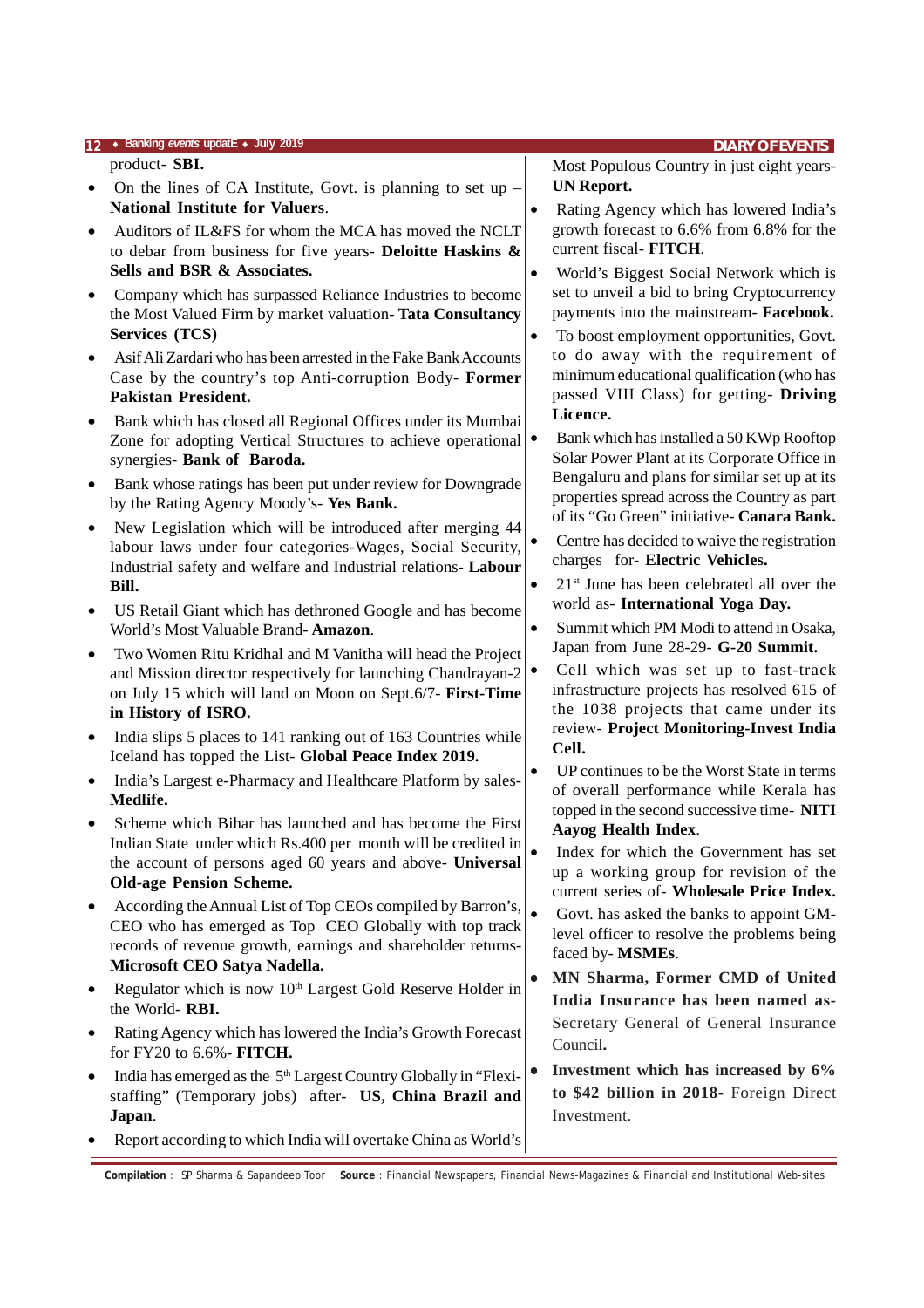|                                                                                                                                                                                                                                                                                                                                                                                                                              | Banking events updatE • July 2019 • 13                             |              |                                                                       |              |                                                                |  |
|------------------------------------------------------------------------------------------------------------------------------------------------------------------------------------------------------------------------------------------------------------------------------------------------------------------------------------------------------------------------------------------------------------------------------|--------------------------------------------------------------------|--------------|-----------------------------------------------------------------------|--------------|----------------------------------------------------------------|--|
|                                                                                                                                                                                                                                                                                                                                                                                                                              | <b>MOCK-TEST</b>                                                   | a            | Rs.4 lac                                                              |              | respectively.                                                  |  |
|                                                                                                                                                                                                                                                                                                                                                                                                                              | <b>PAPER</b>                                                       | $\mathbf b$  | Rs.3.50 lac                                                           | b            | Rs.3 lac or Rs.1 lac or Rs.1 cr                                |  |
|                                                                                                                                                                                                                                                                                                                                                                                                                              | <b>Questions on Budget 2019-20</b>                                 | $\mathbf c$  | Rs.3 lac                                                              |              | respectively.                                                  |  |
|                                                                                                                                                                                                                                                                                                                                                                                                                              | 01 As per Union Govt. final Budget                                 | d            | Rs.2.00 lac                                                           | $\mathbf{C}$ | Rs.2 lac or Rs.2 lac or Rs.1 cr                                |  |
|                                                                                                                                                                                                                                                                                                                                                                                                                              | for 2019-20, what is projected                                     | 07           | As per Union Govt. final Budget                                       |              | respectively.                                                  |  |
|                                                                                                                                                                                                                                                                                                                                                                                                                              | nominal GDP growth rate?                                           |              | for 2019-20, surcharge on                                             | d            | Rs.2 lac or Rs.1 lac or Rs.10 lac                              |  |
| a                                                                                                                                                                                                                                                                                                                                                                                                                            | 13%                                                                |              | income tax for individuals                                            |              | respectively.                                                  |  |
| b                                                                                                                                                                                                                                                                                                                                                                                                                            | 12%                                                                |              | increased from __ to __ with                                          |              | 11 As per Union Govt. final Budget                             |  |
| c                                                                                                                                                                                                                                                                                                                                                                                                                            | 11%                                                                |              | taxable income of Rs.2 cr to                                          |              | for 2019-20, entire lumpsum                                    |  |
| d                                                                                                                                                                                                                                                                                                                                                                                                                            | 10%                                                                |              | Rs.5 cr.                                                              |              | withdrawal from National                                       |  |
|                                                                                                                                                                                                                                                                                                                                                                                                                              | 02 As per Union Govt. final Budget                                 | a            | 15% to 25%                                                            |              | Pension Scheme which is limited                                |  |
|                                                                                                                                                                                                                                                                                                                                                                                                                              | for 2019-20, that is <i>fiscal deficit</i>                         | b            | 15% to 20%                                                            |              | to __ of accumulated amount,                                   |  |
|                                                                                                                                                                                                                                                                                                                                                                                                                              | as %age of GDP?                                                    | $\mathbf{C}$ | 10% to 20%                                                            |              | shall be exempted from tax as<br>against 40% presently.        |  |
| a                                                                                                                                                                                                                                                                                                                                                                                                                            | 3.5%                                                               | d            | 10% to 15%                                                            |              | 70%                                                            |  |
| b                                                                                                                                                                                                                                                                                                                                                                                                                            | 3.4%                                                               |              | 08 As per Union Govt. final Budget                                    | a            |                                                                |  |
| c                                                                                                                                                                                                                                                                                                                                                                                                                            | 3.3%                                                               |              | for 2019-20, surcharge on                                             | b            | 65%                                                            |  |
| d                                                                                                                                                                                                                                                                                                                                                                                                                            | 3.1%                                                               |              | income tax for individuals                                            | $\mathbf c$  | 60%                                                            |  |
|                                                                                                                                                                                                                                                                                                                                                                                                                              |                                                                    |              | increased from __ to __ with                                          | d            | 55%                                                            |  |
|                                                                                                                                                                                                                                                                                                                                                                                                                              | 03 As per Union Govt. final Budget<br>for 2019-20, that is revenue |              | taxable income above Rs.5 cr.                                         |              | 12 As per Union Govt. final Budget                             |  |
|                                                                                                                                                                                                                                                                                                                                                                                                                              | <i>deficit</i> as %age of GDP?                                     | a            | 15% to 22%                                                            |              | for 2019-20, a listed company                                  |  |
|                                                                                                                                                                                                                                                                                                                                                                                                                              | 2.2%                                                               | b            | 15% to 28%                                                            |              | which wants to buy back its                                    |  |
| a                                                                                                                                                                                                                                                                                                                                                                                                                            | 2.3%                                                               | $\mathbf{C}$ | 15% to 37%                                                            |              | shares, has to pay ____ tax on buy<br>back.                    |  |
| b                                                                                                                                                                                                                                                                                                                                                                                                                            |                                                                    | d            | 15% to 42.7%                                                          |              | 12.5%                                                          |  |
| $\mathbf c$                                                                                                                                                                                                                                                                                                                                                                                                                  | 2.4%                                                               | 09           | As per Union Govt. final Budget                                       | a            |                                                                |  |
| d                                                                                                                                                                                                                                                                                                                                                                                                                            | 2.1%                                                               |              | for 2019-20, individuals and                                          | b            | 15%                                                            |  |
|                                                                                                                                                                                                                                                                                                                                                                                                                              | 04 As per Union Govt. final Budget                                 |              | HUFs to deduct 5% tax at                                              | C            | 17.5%                                                          |  |
|                                                                                                                                                                                                                                                                                                                                                                                                                              | for 2019-20, that is effective                                     |              | source on payments made to                                            | d            | 20%                                                            |  |
|                                                                                                                                                                                                                                                                                                                                                                                                                              | revenue deficit as % age of GDP?                                   |              | resident contractors<br>and                                           |              | 13 As per Union Govt. final Budget                             |  |
| a                                                                                                                                                                                                                                                                                                                                                                                                                            | 1.3%                                                               |              | professionals where aggregate                                         |              | for 2019-20, corporate tax has                                 |  |
| b                                                                                                                                                                                                                                                                                                                                                                                                                            | 1.2%                                                               |              | payments exceed Rs.__ during                                          |              | been reduced to 25% for                                        |  |
| $\mathbf c$                                                                                                                                                                                                                                                                                                                                                                                                                  | 1.1%                                                               |              | a financial year?                                                     |              | companies with turnover up to                                  |  |
| d                                                                                                                                                                                                                                                                                                                                                                                                                            | 0.9%                                                               | a            | Rs.60 lac                                                             |              | Rs. in 2017-18?<br>Rs.500 cr                                   |  |
| 05                                                                                                                                                                                                                                                                                                                                                                                                                           | As per Union Govt. final Budget b                                  |              | Rs.50 lac                                                             | a            |                                                                |  |
|                                                                                                                                                                                                                                                                                                                                                                                                                              | for 2019-20, that is primary                                       | $\mathbf c$  | Rs.45 lac                                                             | b            | Rs.400 cr                                                      |  |
|                                                                                                                                                                                                                                                                                                                                                                                                                              | deficit as % age of GDP?                                           | d            | Rs.40 lac                                                             | $\mathbf c$  | Rs.300 cr                                                      |  |
| a                                                                                                                                                                                                                                                                                                                                                                                                                            | 0.4%                                                               |              | 10 As per Union Govt. final Budget                                    | d            | Rs.250 cr                                                      |  |
| b                                                                                                                                                                                                                                                                                                                                                                                                                            | 0.35%                                                              |              | for 2019-20, filing of income tax                                     |              | 14 As per Union Govt. final Budget                             |  |
| c                                                                                                                                                                                                                                                                                                                                                                                                                            | 0.3%                                                               |              | return is mandatory if amount                                         |              | for 2019-20, TDS shall be $\_\_$                               |  |
| d                                                                                                                                                                                                                                                                                                                                                                                                                            | 0.2%                                                               |              | spent on foreign travel exceeds                                       |              | on cash withdrawals exceeding<br>Rs.1 cr duing an year from an |  |
| 06                                                                                                                                                                                                                                                                                                                                                                                                                           | As per Union Govt. final Budget                                    |              | Rs. ____ or annual electricity bill<br>exceed Rs.__ or the balance in |              | account bank or post-office.                                   |  |
|                                                                                                                                                                                                                                                                                                                                                                                                                              | for 2019-20, interest on home loan                                 |              | their current account with a bank                                     | a            | 2%                                                             |  |
|                                                                                                                                                                                                                                                                                                                                                                                                                              | for 1 <sup>st</sup> time buyer to purchase                         |              | is more than Rs.                                                      | b            | 1.5%                                                           |  |
|                                                                                                                                                                                                                                                                                                                                                                                                                              | house valued up to Rs.45 lac, will                                 | a            | Rs.2 lac or Rs.1 lac or Rs.1 cr                                       |              |                                                                |  |
|                                                                                                                                                                                                                                                                                                                                                                                                                              | get total tax deduction up to:                                     |              |                                                                       |              |                                                                |  |
| <b>Disclaimer</b> : We have taken every care to provide information, we believe to be accurate<br>We strongly believe that the subscribers<br>and reliable and do not assume responsibility of any kind nor shall be liable for losses &<br>are the best consultants, we have. Based<br>consequence arising from use thereof. Since this information is based on the published<br>on their feed back, we keep on redesigning |                                                                    |              |                                                                       |              |                                                                |  |

reports mostly, correctness or otherwise thereof may be verified by the user with the original sources, in advance. .......................................................................*Editor*

and restructring this publication. Kindly send your suggestions and views.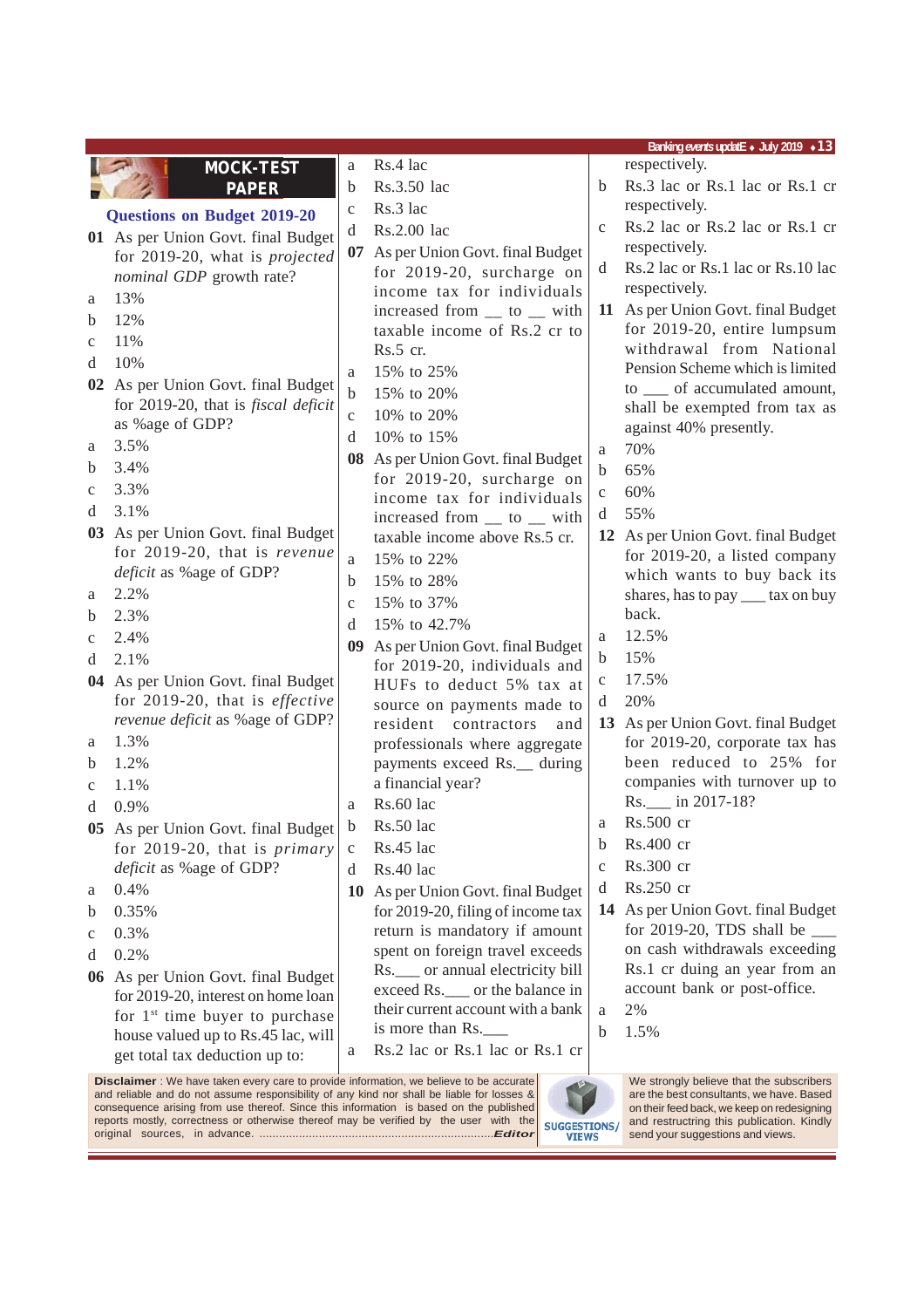|                  | 14 • Banking events updatE • July 2019                              |              |                                                          |              |                                             |
|------------------|---------------------------------------------------------------------|--------------|----------------------------------------------------------|--------------|---------------------------------------------|
| $\mathbf{c}$     | 1%                                                                  |              | for $2019-20$ , the govt. will                           | $\mathbf b$  | 68%                                         |
| d                | 0.5%                                                                |              | provide additional capital to                            | $\mathbf{C}$ | 65%                                         |
|                  | 15 As per Union Govt. final Budget                                  |              | public sector banks to the tune                          | d            | 62.5%                                       |
|                  | for 2019-20, business with                                          |              | of Rs.                                                   |              | 25 As per Union Govt. final Budget          |
|                  | turnover exceeding Rs.__cr to                                       | a            | Rs.80000 cr                                              |              | for 2019-20, which authority                |
|                  | provide for electronic mode of                                      | b            | Rs.70000 cr                                              |              | shall be new regulator in case of           |
|                  | payment without levying any                                         | $\mathbf{C}$ | Rs.60000 cr                                              |              | housing finance companies?                  |
|                  | charges or MDR.                                                     | d            | Rs.50000 cr                                              | a            | <b>NHB</b>                                  |
| a                | Rs.100 cr                                                           |              | 21 As per Union Govt. final Budget                       | $\mathbf b$  | <b>RBI</b>                                  |
| b                | $Rs.75$ cr                                                          |              | for 2019-20, a life line of Rs.                          | $\mathbf{C}$ | Ministry of Urban Housing                   |
| $\mathbf{C}$     | $Rs.50$ cr                                                          |              | has been provided by Govt. to                            | d            | <b>SEBI</b>                                 |
| d                | $Rs.25$ cr                                                          |              | ease shortage of credit to                               |              | 26 As per Union Govt. final Budget          |
|                  | 16 As per Union Govt. final Budget                                  |              | fundamentally sound NBFCs by                             |              | for 2019-20, what can be the                |
|                  | for 2019-20, if a business with                                     |              | promising to bear the first loss                         |              | level of foreign direct investment          |
|                  | prescribed turnover fails to                                        |              | of up to 10% of assets                                   |              | in insurance intermediaries?                |
|                  | provide for electronic mode of                                      |              | purchased by PSBs from                                   | a            | 100%                                        |
|                  | payment without levying any                                         |              | NBFCs, for 6 months?                                     | $\mathbf b$  | 76%                                         |
|                  | charges, the penalty will be _____                                  | a            | Rs.60000 cr                                              | $\mathbf{C}$ | 51%                                         |
|                  | per day.                                                            | b            | Rs.75000 cr                                              | d            | 34%                                         |
| a                | Rs.10000                                                            | $\mathbf c$  | Rs.90000 cr                                              |              | 27 As per Union Govt. final Budget          |
| b                | Rs.7500                                                             | d            | Rs.100000 cr                                             |              | for $2019-20$ , govt. proposes to           |
| $\mathbf c$      | Rs.6000                                                             | 22           | As per Union Govt. final Budget                          |              | lower stake in non-financial                |
| d                | Rs.5000                                                             |              | for 2019-20, under National<br>Pension<br>Scheme,<br>the |              | public sector undertakings below:           |
| 17               | As per Union Govt. final Budget                                     |              | contribution for all central govt.                       | $\mathbf{a}$ | 33%                                         |
|                  | for 2019-20, the highest effective                                  |              | employees has been enhanced                              | $\mathbf b$  | 39%                                         |
|                  | tax rate on an individual including<br>cess and surcharge shall be: |              | from existing $10\%$ to $\frac{ }{ }$ of                 | $\mathbf c$  | 43%                                         |
| a                | $25*$                                                               |              | basic pay?                                               | d            | 51%                                         |
| b                | 29%                                                                 | a            | 15%                                                      |              | 28 As per Union Govt. final Budget          |
|                  | 42.7%                                                               | b            | 14%                                                      |              | for 2019-20, the standup India              |
| $\mathbf c$<br>d | 46.7%                                                               | $\mathbf{C}$ | 12%                                                      |              | scheme has been extended up to              |
|                  |                                                                     | d            | 8%                                                       |              | the year:                                   |
|                  | 18 As per Union Govt. final Budget<br>for $2019-20$ , where PAN is  |              | 23 As per Union Govt. final Budget                       | a            | 2022                                        |
|                  | required, a person can provide                                      |              | for 2019-20, on interest on loan                         | $\mathbf b$  | 2023                                        |
|                  | details of __ instead of PAN.                                       |              | taken for purchase of electric                           | $\mathbf c$  | 2025                                        |
| a                | Aadhaar                                                             |              | vehicle, interest up to Rs.__ will                       | d            | 2027                                        |
| b                | pass-port                                                           |              | get additional income tax                                |              | <b>Recalled Questions</b>                   |
| $\mathbf c$      | driving licence                                                     |              | deduction?                                               | 29           | Reply is required to be given               |
| d                | voter-ID                                                            | a            | Rs.150000                                                |              | under Right to information Act              |
| 19               | As per Union Govt. final Budget                                     | b            | Rs.120000                                                |              | in maximum within___ days:                  |
|                  | for 2019-20, the disinvestment                                      | $\mathbf C$  | Rs.100000                                                | a            | 10 days                                     |
|                  | target is Rs.                                                       | d            | Rs.75000                                                 | $\mathbf b$  | 15 days                                     |
| a                | Rs.105000 cr                                                        |              | 24 As per Union Govt. final Budget                       | c            | 20 days                                     |
| b                | Rs.100000 cr                                                        |              | for 2019-20, companies with                              | d            | 30 days                                     |
| $\mathbf c$      | Rs.90000 cr                                                         |              | large promoter stake can have                            | 30           | In a foreign letter of credit, the          |
| d                | Rs.76000 cr                                                         |              | max __% of share capital                                 |              | date for shipment is stated as 'on          |
| <b>20</b>        | As per Union Govt. final Budget                                     |              | compared to 75% previously?                              |              | and about' 25 <sup>th</sup> January 2016:   |
|                  |                                                                     | a            | 70%                                                      | a            | Shipment has to be made by 25 <sup>th</sup> |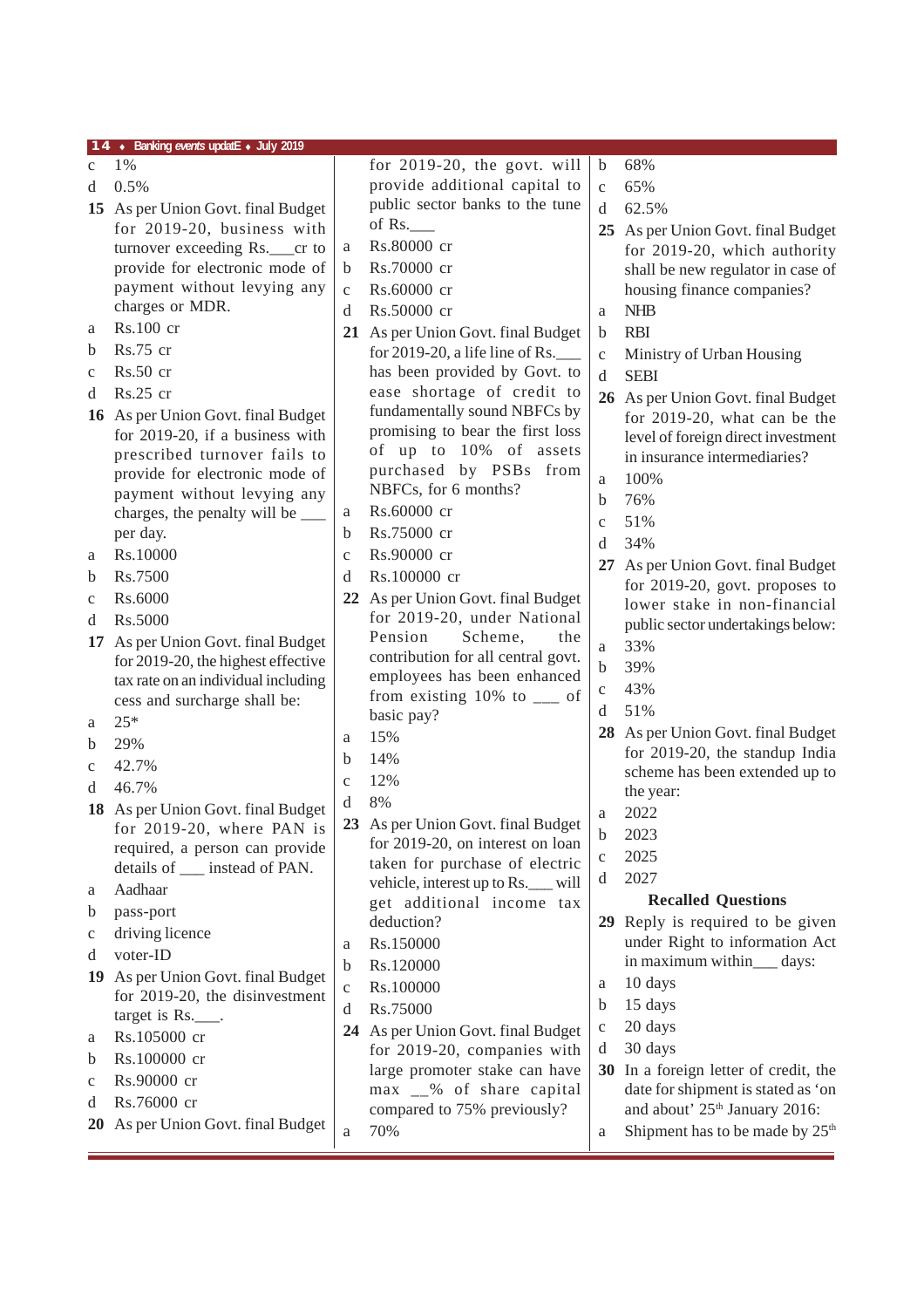|             |                                            |              |                                                                       |              | Banking events updatE • July 2019 • 15                                                            |
|-------------|--------------------------------------------|--------------|-----------------------------------------------------------------------|--------------|---------------------------------------------------------------------------------------------------|
|             | Jan 2016 only                              |              | following:                                                            |              | 39 A minor gives guarantee to secure                                                              |
| b           | the word 'around' will be ignored          | a            | paid up capital and reserves                                          |              | a loan given to his mother                                                                        |
|             | shipment can be made 5 working             | $\mathbf b$  | Tier I capital funds                                                  |              | (borrower). On attaining the                                                                      |
| C           | days before or after                       | $\mathbf{C}$ | Tier II capital funds                                                 |              | majority he undertakes that he                                                                    |
| d           | shipment can be made 5 calendar            | d            | Total capital funds comprising                                        |              | would continue to be liable on the                                                                |
|             | days before or after                       |              | Tier 1, Tier II and Tier III                                          |              | guarantee. If the loan becomes,                                                                   |
|             | 31 A farmer who has not raised crop        |              | 35 In the balance sheet of a                                          |              | NPA, bank can recover the                                                                         |
|             | loan from the bank, wants loan             |              | company, the income accrued                                           |              | outstanding loan amount from:                                                                     |
|             | against agricultural produce               |              | and not received is shown as:                                         | a            | borrower and guarantor any one                                                                    |
|             | stored in a warehouse, before its          | a            | current liability                                                     | b            | borrower only                                                                                     |
|             | marketing. What is the maximum             | b            | net worth                                                             | $\mathbf{C}$ | guarantor only                                                                                    |
|             | amount of loan that banks can              | $\mathbf{C}$ | current asset                                                         | d            | bank cannot recover from any                                                                      |
|             | allow:                                     | d            | non-current asset                                                     |              | one because a non-competent                                                                       |
| a           | Rs.5 lac                                   | e            | net profit                                                            |              | person is party to the transaction.                                                               |
| b           | Rs.10 lac                                  |              | 36 Payments Banks are restricted to                                   |              | 40 Pre-operative expenses are<br>shown in the balance sheet of a                                  |
| $\mathbf c$ | Rs.15 lac                                  |              | hold a maximum credit balance                                         |              | firm, as                                                                                          |
| d           | Rs.50 lac                                  |              | of Rs. _____ per individual                                           | a            | current liabilities                                                                               |
| e           | loan cannot be allowed                     |              | customer in deposit account.                                          | b            | intangible assets                                                                                 |
|             | 32 What is the margin % for                | a            | Rs.10000                                                              | $\mathbf{C}$ | current assets                                                                                    |
|             | advances against shares in demat           | b            | Rs.50000                                                              | d            | non-current assets                                                                                |
|             | format:                                    | $\mathbf{C}$ | Rs.100000                                                             | e            | part of the net-worth                                                                             |
| a           | 25% for all                                | d            | Rs.200000                                                             |              | 41 What enables computers to                                                                      |
| b           | 40% for all                                | 37           | An FD is in A and B's name                                            |              | interact with other network/                                                                      |
| C           | 50% for companies                          |              | payable to either or survivor. On                                     |              | computer through telephone lines:                                                                 |
| d           | 40% for individuals                        |              | maturity date A comes to bank                                         | $\rm{a}$     | internet connection                                                                               |
| e           | 50% for all                                |              | for payment with original FDR.                                        | $\mathbf b$  | mouse                                                                                             |
|             | 33 What is true regarding the              |              | Legal heirs of B inform that they<br>have filed suit in court. A copy | $\mathbf c$  | modem                                                                                             |
|             | ownership and possession of                |              | of plaint is submitted by them:                                       | d            | monitor                                                                                           |
|             | security in respect of pledge,             | a            | Bank will pay to A because it is                                      |              | 42 Which among the following                                                                      |
|             | hypothecation and mortgage.                |              | payable to either or survivor                                         |              | represents<br>reverse<br>repo                                                                     |
| a           | in all these cases, the possession         | b            | Bank will wait for court's                                            |              | transaction:                                                                                      |
|             | is with bank and ownership with            |              | decision                                                              | a            | sale and purchase of govt.                                                                        |
| b           | borrower<br>the ownership is with owner in | $\mathbf c$  | Bank will pay 1/2 share and the                                       |              | securities by RBI                                                                                 |
|             | all cases, but possession is with          |              | balance will be decided on court                                      | $\mathbf b$  | Purchase of govt. securities by                                                                   |
|             | bank for pledge and with                   |              | decision.                                                             |              | banks                                                                                             |
|             | borrower for others                        | d            | bank will pay to the survivor on                                      | $\mathbf c$  | sale of govt. securities by banks                                                                 |
| $\mathbf C$ | the ownership is with owner in             |              | the basis of an indemnity bond                                        | d            | sale of govt. securities by RBI i.e.                                                              |
|             | all cases, but possession is with          | 38           | Banks and NBFCs can co-                                               |              | absorption of liquidity                                                                           |
|             | bank for pledge and hypothecation          |              | originate priority sector loan as                                     |              | <b>Answers</b>                                                                                    |
|             | and with borrower for mortgage             |              | per RBI guidelines. What is the                                       |              | 03 b<br>01 b<br>02 <sub>d</sub><br>05 d<br>04 a                                                   |
| d           | the ownership is with owner in             |              | minimum percent of credit risk                                        |              | 08 c<br>09 b<br>06 b<br>07a<br>10 a<br>12 d<br>13 b<br>15 <sub>c</sub><br>11 <sub>c</sub><br>14 a |
|             | all cases, but possession is with          |              | by way of direct exposure, that                                       |              | 18a<br>19a<br>20<br>16 d<br>17 c<br>b                                                             |
|             | bank for pledge and mortgage and           |              | the NBFC has to take?                                                 |              | 21 d<br>22 b<br>23a<br>24 c<br>25 b                                                               |
|             | with borrower for hypothecation            | a            | 10% of credit risk                                                    |              | 27d<br>28 c<br>29 d<br>26a<br>30 d                                                                |
|             | 34 The term 'core capital or going         | b            | 20% of credit risk                                                    |              | 31<br>d<br>32a<br>33 b<br>34 b<br>35 <sub>c</sub>                                                 |
|             | concern capital' in the context of         | $\mathbf c$  | 25% of credit risk                                                    |              | 36 c<br>37a<br>38 b<br>39 b<br>40 c                                                               |
|             | Basel 3 represents which of the            | d            | 30% of credit risk                                                    |              | 41 d<br>42 a                                                                                      |